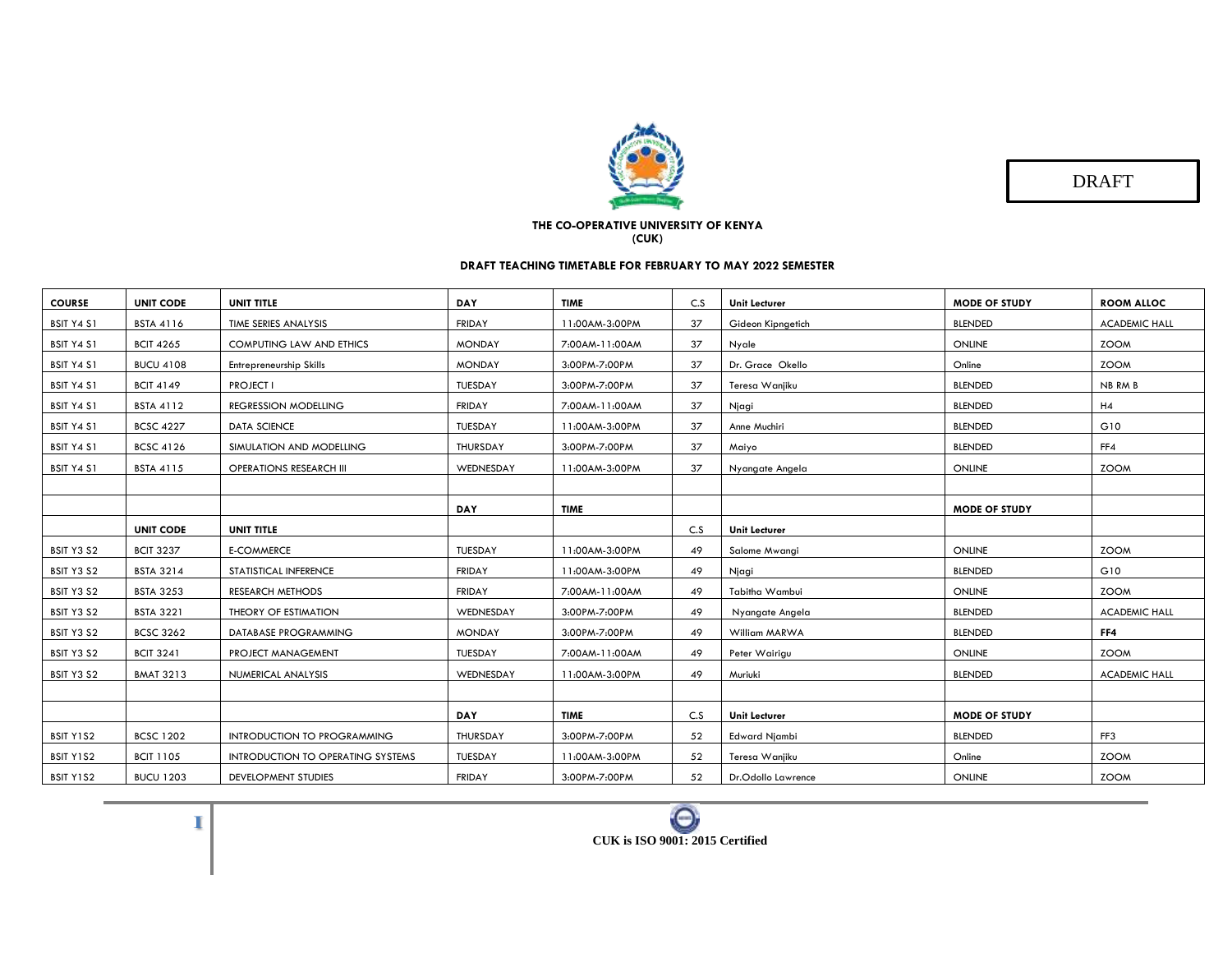| BSIT Y1S2        | <b>BMAT 1204</b> | <b>DISCRETE MATHEMATICS</b>        | THURSDAY      | 7:00AM-11:00AM | 52  | Dr Emma Anyika               | <b>BLENDED</b>       | NB RM E            |
|------------------|------------------|------------------------------------|---------------|----------------|-----|------------------------------|----------------------|--------------------|
| BSIT Y1S2        | <b>BMAT 1205</b> | CALCULUS I                         | WEDNESDAY     | 7:00AM-11:00AM | 52  | Mwikali                      | <b>BLENDED</b>       | FF3                |
| BSIT Y1S2        | <b>BCSC 1204</b> | DATA STRUCTURES AND ALGORITHMS     | <b>FRIDAY</b> | 11:00AM-3:00PM | 52  | Kangogo                      | <b>BLENDED</b>       | G7                 |
| BSIT Y1S2        | <b>BSTA 1203</b> | PROBABILITY AND STATISTICS I       | WEDNESDAY     | 11:00AM-3:00PM | 52  | Dr Emma Anyika               | <b>BLENDED</b>       | H4                 |
|                  |                  |                                    |               |                |     |                              |                      |                    |
|                  |                  |                                    |               |                |     |                              | <b>MODE OF STUDY</b> |                    |
|                  | <b>UNIT CODE</b> | <b>UNIT NAME</b>                   | <b>DAY</b>    | <b>TIME</b>    | C.S | <b>Unit Lecturer</b>         |                      |                    |
| BAST Y1s2        | <b>BUCU 1203</b> | DEVELOPMENT STUDIES                | FRIDAY        | 3:00PM-7:00PM  | 26  | Dr.Odollo Lawrence           | ONLINE               | <b>ZOOM</b>        |
| BAST Y1s2        | <b>BSTA 1233</b> | PRINCIPLES OF SAMPLE SURVEYS       | <b>MONDAY</b> | 7:00AM-11:00AM | 26  | Symon Matonya                | <b>ONLINE</b>        | <b>ZOOM</b>        |
| BAST Y1s2        | <b>BSTA 1203</b> | PROBABILITY AND STATISTICS I       | WEDNESDAY     | 11:00AM-3:00PM | 26  | Dr Emma Anyika               | <b>BLENDED</b>       | H4                 |
| BAST Y1s2        | <b>BPHY 1201</b> | <b>PHYSICS</b>                     | THURSDAY      | 11:00AM-3:00PM | 26  | Dr. Ogalo                    | <b>BLENDED</b>       | GC <sub>3</sub>    |
| BAST Y1s2        | <b>BMAT 1205</b> | <b>CALCULUS I</b>                  | WEDNESDAY     | 3:00PM-7:00PM  | 26  | Mwikali                      | <b>BLENDED</b>       | G7                 |
| BAST Y1s2        | <b>BMAT 1204</b> | <b>DISCRETE MATHEMATICS</b>        | THURSDAY      | 7:00AM-11:00AM | 26  | Dr Emma Anyika               | <b>BLENDED</b>       | NB RM E            |
| BAST Y1s2        | <b>BCSC 1202</b> | <b>INTRODUCTION TO PROGRAMMING</b> | THURSDAY      | 3:00PM-7:00PM  | 26  | Edward Njambi                | <b>BLENDED</b>       | FF3                |
|                  |                  |                                    |               |                |     |                              |                      |                    |
|                  | UNIT CODE        | UNIT NAME                          | <b>DAY</b>    | <b>TIME</b>    | C.S | <b>Unit Lecturer</b>         | <b>MODE OF STUDY</b> |                    |
| BASC Y1S2        | <b>BCIT 1103</b> | <b>Computer Applications</b>       | THURSDAY      | 11:00AM-3:00PM | 59  | Salome Mwangi                | <b>FACE TO FACE</b>  | NORDIC HALL        |
| BASC Y1S2        | <b>BMAT 1204</b> | <b>DISCRETE MATHEMATICS</b>        | THURSDAY      | 7:00AM-11:00AM | 59  | Dr Emma Anyika               | <b>BLENDED</b>       | NB RM E            |
| BASC Y1S2        | <b>BMAT 1205</b> | CALCULUS I                         | WEDNESDAY     | 7:00AM-11:00AM | 59  | Mwikali                      | <b>BLENDED</b>       | FF3                |
| BASC Y1S2        | <b>BSTA 1203</b> | PROBABILITY AND STATISTICS I       | WEDNESDAY     | 11:00AM-3:00PM | 59  | Dr Emma Anyika               | <b>BLENDED</b>       | H4                 |
| BASC Y1S2        | <b>BUCU 1203</b> | DEVELOPMENT STUDIES                | FRIDAY        | 3:00PM-7:00PM  | 59  | Dr.Odollo Lawrence           | ONLINE               | <b>ZOOM</b>        |
| BASC Y1S2        | <b>BECO 1211</b> | INTRODUCTION TO MACROECONOMICS     | THURSDAY      | 3:00PM-7:00PM  | 59  | Muthama Combine With BBM 1.2 | Online               | <b>ZOOM</b>        |
| BASC Y1S2        | <b>BACC 1202</b> | FINANCIAL ACCOUNTING II            | <b>FRIDAY</b> | 11:00AM-3:00PM | 59  | Dr. Justus Maina             | <b>FACE TO FACE</b>  | GC <sub>2</sub>    |
|                  |                  |                                    |               |                |     |                              |                      |                    |
|                  | <b>UNIT CODE</b> | UNIT TITLE                         | <b>DAY</b>    | <b>TIME</b>    | C.S | <b>Unit Lecturer</b>         | <b>MODE OF STUDY</b> |                    |
| <b>BCS Y4 S1</b> | <b>BCIT 4139</b> | COMPUTER SYSTEMS SECURITY          | THURSDAY      | 7:00AM-11:00AM | 70  | Dr. Omollo                   | ONLINE               | <b>ZOOM</b>        |
| <b>BCS Y4 S1</b> | <b>BCSC 4126</b> | SIMULATION AND MODELING            | WEDNESDAY     | 7:00AM-11:00AM | 70  | Maiyo                        | <b>FACE TO FACE</b>  | NB RM B            |
| <b>BCS Y4 S1</b> | <b>BCSC 4234</b> | <b>COMPUTER GRAPHICS</b>           | <b>FRIDAY</b> | 7:00AM-11:00AM | 70  | Yutoi                        | <b>BLENDED</b>       | FF3                |
| BCS Y4 S1        | <b>BCIT 3134</b> | SOFTWARE PROJECT MANAGEMENT        | WEDNESDAY     | 3:00PM-7:00PM  | 70  | Wachira                      | <b>FACE TO FACE</b>  | NB RM B            |
| <b>BCS Y4 S1</b> | <b>BCIT 4149</b> | <b>PROJECT I</b>                   | TUESDAY       | 3:00PM-7:00PM  | 70  | Anne Muchiri                 | ONLINE               | <b>ZOOM</b>        |
| <b>BCS Y4 S1</b> | <b>BCSC 4143</b> | VIRTUAL REALITY                    | TUESDAY       | 11:00AM-3:00PM | 70  | O'dambatafwa Maurice.        | <b>BLENDED</b>       | <b>NORDIC HALL</b> |
| BCS Y4 S1        | <b>BCSC 4147</b> | MACHINE LEARNING                   | <b>FRIDAY</b> | 11:00AM-3:00PM | 70  | Obuhuma                      | BLENDED              | NB RM B            |

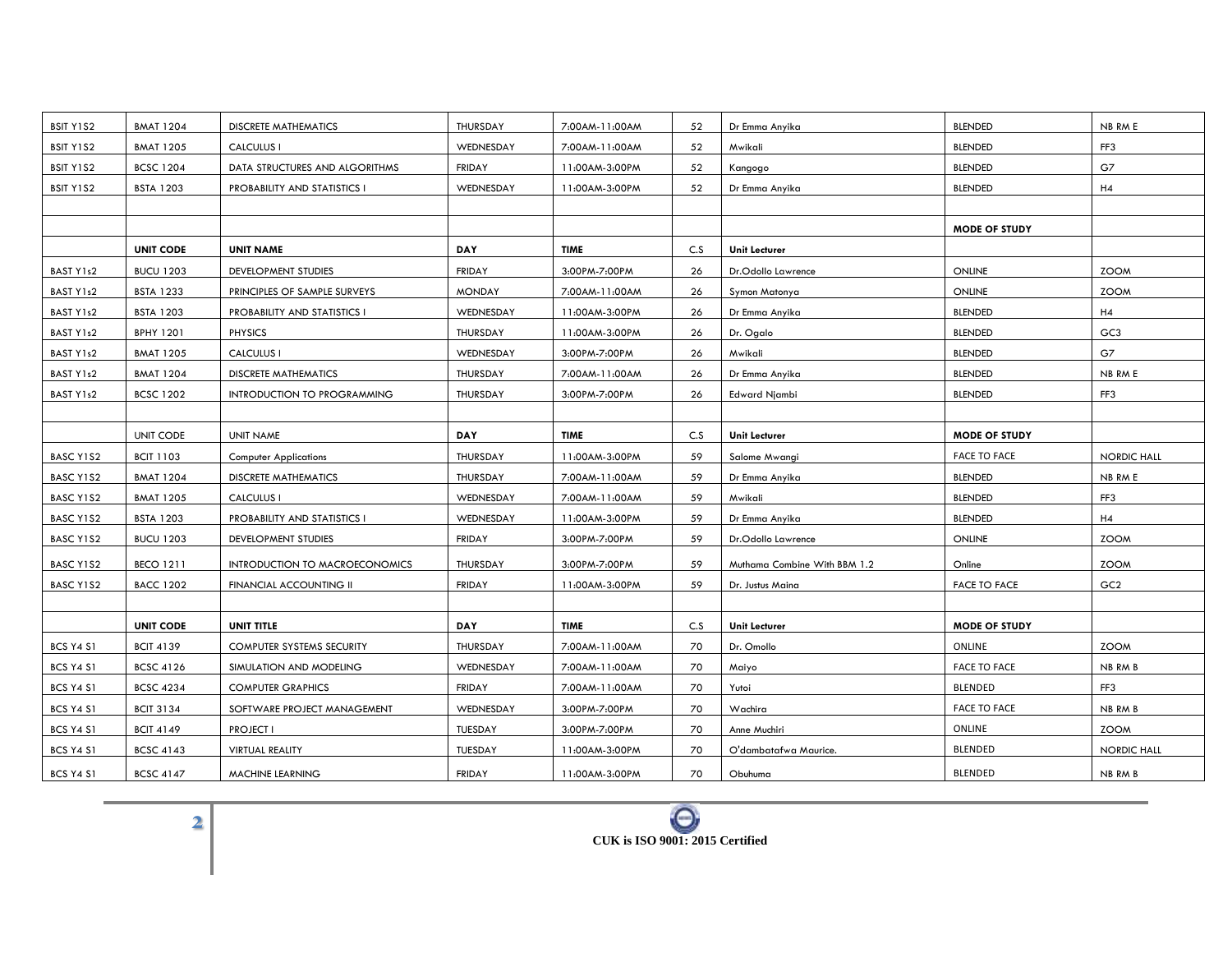|                   | <b>UNIT CODE</b> | UNIT TITLE                            | <b>DAY</b>    | <b>TIME</b>    | C.S | <b>Unit Lecturer</b> | <b>MODE OF STUDY</b> |                    |
|-------------------|------------------|---------------------------------------|---------------|----------------|-----|----------------------|----------------------|--------------------|
| <b>BCS Y3 S2</b>  | <b>BCIT 2153</b> | NETWORK ADMINISTRATION & MANAGEMENT   | WEDNESDAY     | 3:00PM-7:00PM  | 70  | Dr. Katila           | ONLINE               | <b>ZOOM</b>        |
| <b>BCS Y3 S2</b>  | <b>BCSC 3259</b> | DATABASE PROGRAMMING                  | WEDNESDAY     | 7:00AM-11:00AM | 70  | Ojino                | <b>BLENDED</b>       | FF4                |
| <b>BCS Y3 S2</b>  | <b>BCIT 4261</b> | SYSTEM SECURITY AND AUDIT             | THURSDAY      | 11:00AM-3:00PM | 70  | Dr. Omollo           | Online               | <b>ZOOM</b>        |
| <b>BCS Y3 S2</b>  | <b>BCSC 3219</b> | HUMAN COMPUTER INTERACTION            | TUESDAY       | 3:00PM-7:00PM  | 70  | Kinyua               | <b>FACE TO FACE</b>  | NB RM E            |
| <b>BCS Y3 S2</b>  | <b>BCSC 3260</b> | SOFTWARE ENGINEERING                  | TUESDAY       | 11:00AM-3:00PM | 70  | Ojino                | <b>BLENDED</b>       | NB RM A            |
| <b>BCS Y3 S2</b>  | <b>BSTA 3253</b> | <b>RESEARCH METHODS</b>               | WEDNESDAY     | 11:00AM-3:00PM | 70  | Prof Karume          | ONLINE               | <b>ZOOM</b>        |
| <b>BCS Y3 S2</b>  | <b>BCSC 3225</b> | ARTIFICIAL INTELLIGENCE               | <b>FRIDAY</b> | 11:00AM-3:00PM | 70  | Yutoi                | <b>BLENDED</b>       | NB RM E            |
|                   |                  |                                       |               |                |     |                      |                      |                    |
|                   | <b>UNIT CODE</b> | UNIT TITLE                            | DAY           | <b>TIME</b>    | C.S | <b>Unit Lecturer</b> | <b>MODE OF STUDY</b> |                    |
| BCS Y1S2          | <b>BUCU 1103</b> | DEVELOPMENT STUDIES                   | TUESDAY       | 3:00PM-7:00PM  | 50  | Teresa Ngugi         | <b>ONLINE</b>        | <b>ZOOM</b>        |
| BCS Y1S2          | <b>BCSC 1201</b> | DIGITAL LOGIC AND ELECTRONIC CIRCUITS | <b>FRIDAY</b> | 11:00AM-3:00PM | 50  | Prof Karume          | ONLINE               | <b>ZOOM</b>        |
| BCS Y1S2          | <b>BCSC 1204</b> | DATA STRUCTURES AND ALGORITHMS        | <b>MONDAY</b> | 3:00PM-7:00PM  | 50  | Dr. Mbandu           | BLENDED              | <b>NORDIC HALL</b> |
| BCS Y1S2          | <b>BCIT 1103</b> | <b>Computer Applications</b>          | THURSDAY      | 11:00AM-3:00PM | 50  | Salome Mwangi        | <b>FACE TO FACE</b>  | <b>NORDIC HALL</b> |
| BCS Y1S2          | <b>BCSC 1241</b> | <b>DISCRETE STRUCTURES II</b>         | <b>FRIDAY</b> | 7:00AM-11:00AM | 50  | Obuhuma              | <b>FACE TO FACE</b>  | NB RM D            |
| BCS Y1S2          | <b>BCSC 1202</b> | INTRODUCTION TO PROGRAMMING           | WEDNESDAY     | 11:00AM-3:00PM | 50  | Dr. Mbandu           | BLENDED              | NB RM D            |
| BCS Y1S2          | <b>BSTA 1203</b> | PROBABILITY AND STATISTICS I          | WEDNESDAY     | 7:00AM-11:00AM | 50  | Dr. Emma Anyika      | <b>BLENDED</b>       | H4                 |
|                   |                  |                                       |               |                |     |                      |                      |                    |
|                   | <b>UNIT CODE</b> | UNIT TITLE                            | <b>DAY</b>    | <b>TIME</b>    | C.S | <b>Unit Lecturer</b> | <b>MODE OF STUDY</b> |                    |
| <b>BBIT Y4 S1</b> | <b>BCIT 4159</b> | INTELLECTUAL PROPERTY MANAGEMENT      | WEDNESDAY     | 11:00AM-3:00PM | 90  | Wachira              | <b>FACE TO FACE</b>  | GC <sub>2</sub>    |
| <b>BBIT Y4 S1</b> | <b>BCBS 2102</b> | ETHICS & INTEGRITY                    | THURSDAY      | 3:00PM-7:00PM  | 90  | T.B.A                | <b>ONLINE</b>        | <b>ZOOM</b>        |
| BBIT Y4 S1        | <b>BUCU 4108</b> | Entrepreneurship Skills               | <b>FRIDAY</b> | 11:00AM-3:00PM | 90  | Dr. Otengo           | Online               | <b>ZOOM</b>        |
| <b>BBIT Y4 S1</b> | <b>BCIT 4148</b> | INFORMATION ASSURANCE & SECURITY      | WEDNESDAY     | 3:00PM-7:00PM  | 90  | <b>Edward Njambi</b> | <b>FACE TO FACE</b>  | NB RM C            |
| BBIT Y4 S1        | <b>BCIT 4149</b> | <b>PROJECT I</b>                      | <b>FRIDAY</b> | 7:00AM-11:00AM | 90  | Kangogo              | ONLINE               | <b>ZOOM</b>        |
| BBIT Y4 S1        | <b>BCSC 3117</b> | THE INTERNET OF THINGS                | THURSDAY      | 11:00AM-3:00PM | 90  | Dr. Mile             | ONLINE               | <b>ZOOM</b>        |
|                   |                  |                                       |               |                |     |                      |                      |                    |
|                   | <b>UNIT CODE</b> | UNIT TITLE                            | <b>DAY</b>    | <b>TIME</b>    | C.S | <b>Unit Lecturer</b> | <b>MODE OF STUDY</b> |                    |
| BBIT Y3 S2        | <b>BACC 3101</b> | <b>FINANCIAL MANAGEMENT</b>           | THURSDAY      | 11:00AM-3:00PM | 110 | Ken Okeyo            | <b>FACE TO FACE</b>  | NB RM C            |
| BBIT Y3 S2        | <b>BSTA 3253</b> | RESEARCH METHODS                      | WEDNESDAY     | 7:00AM-11:00AM | 110 | Prof. Karume         | ONLINE               | <b>ZOOM</b>        |
| BBIT Y3 S2        | <b>BCIT 3237</b> | <b>E-COMMERCE</b>                     | THURSDAY      | 3:00PM-7:00PM  | 110 | Salome Mwangi        | Online               | <b>NORDIC HALL</b> |
| BBIT Y3 S2        | <b>BCSC 3158</b> | MOBILE APPLICATION DEVELOPMENT        | <b>MONDAY</b> | 11:00AM-3:00PM | 110 | William MARWA        | Online               | <b>ZOOM</b>        |
| BBIT Y3 S2        | <b>BCIT 3240</b> | COMPUTERIZED FINANCIAL ACCOUNTING     | WEDNESDAY     | 3:00PM-7:00PM  | 110 | Nyapete              | <b>FACE TO FACE</b>  | <b>NORDIC HALL</b> |

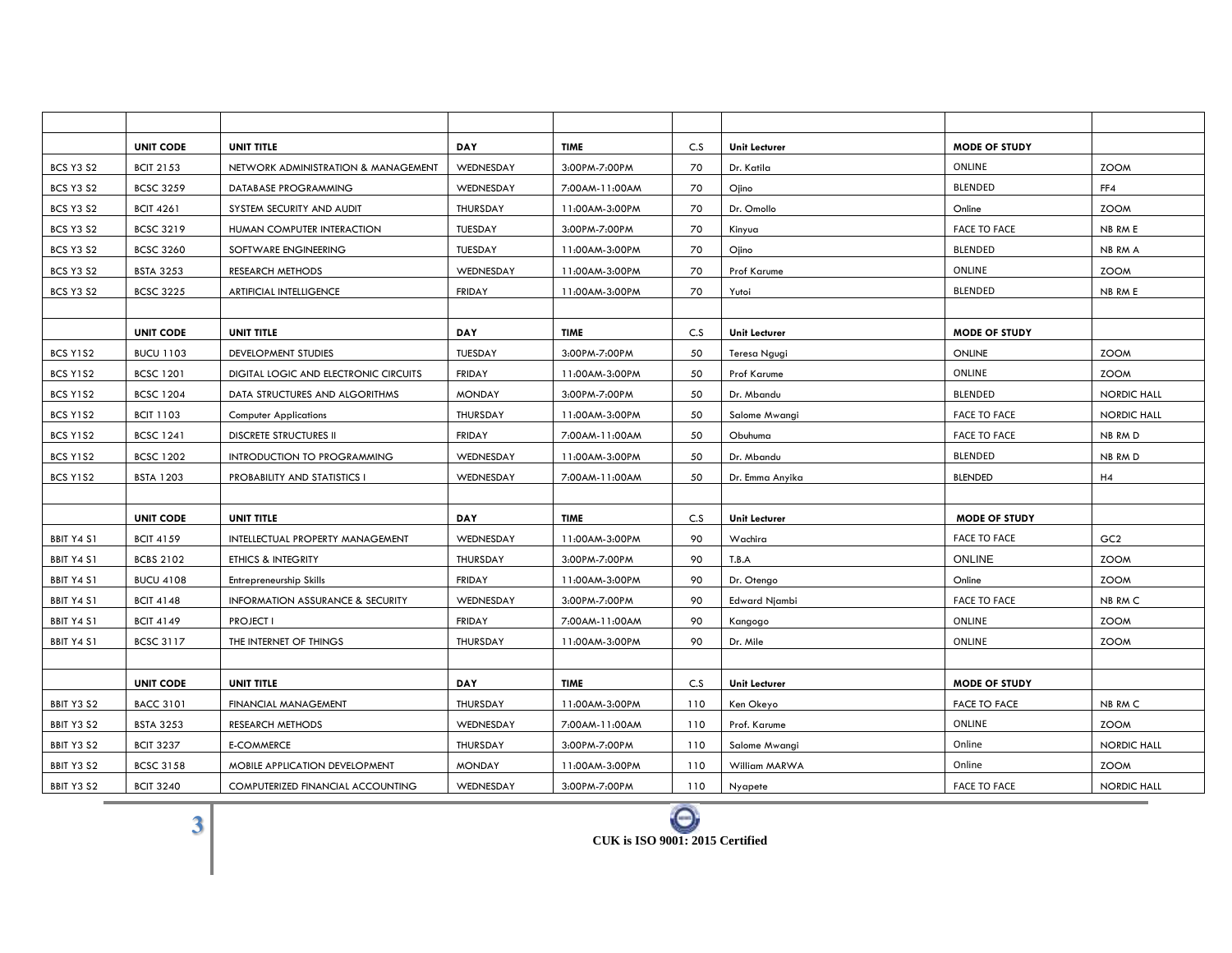| BBIT Y3 S2       | <b>BCIT 3131</b> | ICT PROJECT MANAGEMENT                             | THURSDAY      | 7:00AM-11:00AM | 110 | Wachira              | <b>FACE TO FACE</b>  | NB RM C              |
|------------------|------------------|----------------------------------------------------|---------------|----------------|-----|----------------------|----------------------|----------------------|
| BBIT Y3 S2       | <b>BCIT 3242</b> | ADVANCED DATABASE MANAGEMENT<br>SYSTEMS            | WEDNESDAY     | 11:00AM-3:00PM | 110 | Ojino                | BLENDED              | <b>NORDIC HALL</b>   |
|                  |                  |                                                    |               |                |     |                      |                      |                      |
|                  | <b>UNIT CODE</b> | UNIT TITLE                                         | <b>DAY</b>    | <b>TIME</b>    | C.S | Unit Lecturer        | <b>MODE OF STUDY</b> |                      |
| BBIT Y3 S1       | <b>BCIT 3126</b> | HUMAN COMPUTER INTERACTION                         | TUESDAY       | 3:00PM-7:00PM  | 13  | Kinyua               | <b>BLENDED</b>       | NB RM E              |
| BBIT Y3 S1       | <b>BCSC 3112</b> | SOFTWARE ENGINEERING                               | TUESDAY       | 11:00AM-3:00PM | 13  | Ojino                | <b>BLENDED</b>       | NB RM A              |
| BBIT Y3 S1       | <b>BCSC 3113</b> | <b>CLOUD SERVICES &amp; ANALYTICS</b>              | <b>FRIDAY</b> | 11:00AM-3:00PM | 13  | Dr.Mile              | ONLINE               | <b>ZOOM</b>          |
| BBIT Y3 S1       | <b>BCSC 4214</b> | MOBILE COMPUTING                                   | TUESDAY       | 7:00AM-11:00AM | 13  | Nyale                | Online               | <b>ZOOM</b>          |
| BBIT Y3 S1       | <b>BSTA 3108</b> | <b>OPERATIONS RESEARCH</b>                         | <b>MONDAY</b> | 3:00PM-7:00PM  | 13  | Symon Matonya        | <b>ONLINE</b>        | <b>ZOOM</b>          |
| BBIT Y3 S1       | <b>BCIT 3163</b> | <b>BUSINESS SYSTEM MODELLING</b>                   | WEDNESDAY     | 11:00AM-3:00PM | 13  | Nyapete              | <b>BLENDED</b>       | G7                   |
| BBIT Y3 S1       | <b>BCIT 2217</b> | OBJECT ORIENTED PROGRAMMING II                     | <b>MONDAY</b> | 11:00AM-3:00PM | 13  | Nyale                | Online               | <b>ZOOM</b>          |
|                  |                  |                                                    |               |                |     |                      |                      |                      |
|                  | <b>UNIT CODE</b> | UNIT TITLE                                         | <b>DAY</b>    | <b>TIME</b>    | C.S | <b>Unit Lecturer</b> |                      |                      |
| BBIT Y1 S2       | <b>BACC 1101</b> | FINANCIAL ACCOUNTING                               | <b>MONDAY</b> | 3:00PM-7:00PM  | 50  | Joan Mbiruwa         | <b>FACE TO FACE</b>  | GC <sub>3</sub>      |
| BBIT Y1 S2       | <b>BUCU 1103</b> | DEVELOPMENT STUDIES                                | TUESDAY       | 11:00AM-3:00PM | 50  | Teresa Ngugi         | ONLINE               | <b>ZOOM</b>          |
| BBIT Y1 S2       | <b>BPSY 2201</b> | ORGANIZATIONAL BEHAVIOUR                           | WEDNESDAY     | 3:00PM-7:00PM  | 50  | Diana Okwisa         | ONLINE               | <b>ZOOM</b>          |
| BBIT Y1 S2       | <b>BCIT 1207</b> | INTRODUCTION TO INFORMATION SYSTEMS                | TUESDAY       | 3:00PM-7:00PM  | 50  | Salome Mwangi        | <b>FACE TO FACE</b>  | FF1                  |
| BBIT Y1 S2       | <b>BCSC 1202</b> | INTRODUCTION TO PROGRAMMING                        | WEDNESDAY     | 11:00AM-3:00PM | 50  | Dr. Mbandu           | <b>BLENDED</b>       | NB RM D              |
| BBIT Y1 S2       | <b>BMAT 2105</b> | MANAGEMENT MATHEMATICS II                          | <b>MONDAY</b> | 11:00AM-3:00PM | 50  | Dr. Biketi           | <b>FACE TO FACE</b>  | FF1                  |
| BBIT Y1 S2       | <b>BCIT 1208</b> | <b>COMPUTER NETWORKS</b>                           | WEDNESDAY     | 7:00AM-11:00AM | 50  | Dr. Katila           | <b>BLENDED</b>       | G10                  |
|                  |                  |                                                    |               |                |     |                      |                      |                      |
|                  | <b>UNIT CODE</b> | UNIT TITLE                                         | DAY           | <b>TIME</b>    | C.S | <b>Unit Lecturer</b> | <b>MODE OF STUDY</b> |                      |
| BIT Y1S2         | <b>BUCU 1103</b> | DEVELOPMENT STUDIES                                | <b>MONDAY</b> | 11:00AM-3:00PM | 50  | Caleb Balongo        | ONLINE               | <b>ZOOM</b>          |
| BIT Y1S2         | <b>BCSC 1204</b> | DATA STRUCTURES AND ALGORITHMS                     | <b>MONDAY</b> | 3:00PM-7:00PM  | 50  | Dr. Mbandu           | <b>BLENDED</b>       | <b>NORDIC HALL</b>   |
| BIT Y1S2         | <b>BCSC 1203</b> | COMPUTER DESIGN AND ORGANIZATION                   | <b>FRIDAY</b> | 7:00AM-11:00AM | 50  | Prof Karume          | ONLINE               | <b>ZOOM</b>          |
| BIT Y1S2         | <b>BCIT 1202</b> | DATA COMMUNICATION AND COMPUTER<br><b>NETWORKS</b> | WEDNESDAY     | 11:00AM-3:00PM | 50  | Dr. Katila           | <b>BLENDED</b>       | FF4                  |
| BIT Y1S2         | <b>BPHY 1203</b> | <b>PHYSICS</b>                                     | THURSDAY      | 3:00PM-7:00PM  | 50  | Dr. Ogalo            | <b>FACE TO FACE</b>  | <b>ACADEMIC HALL</b> |
| BIT Y1S2         | <b>BCIT 2110</b> | DATABASE MANAGEMENT SYSTEMS                        | TUESDAY       | 3:00PM-7:00PM  | 50  | Ojino                | <b>BLENDED</b>       | FF4                  |
| BIT Y1S2         | <b>BMAT 1204</b> | <b>DISCRETE MATHEMATICS</b>                        | WEDNESDAY     | 7:00AM-11:00AM | 50  | David Muriuki        | <b>FACE TO FACE</b>  | G7                   |
|                  |                  |                                                    |               |                | C.S |                      |                      |                      |
|                  | <b>UNIT CODE</b> | UNIT TITLE                                         | <b>DAY</b>    | <b>TIME</b>    | 15  | Unit Lecturer        | <b>MODE OF STUDY</b> |                      |
| <b>BIT Y2 S2</b> | <b>BCIT 2217</b> | OBJECT ORIENTED PROGRAMMING II                     | <b>MONDAY</b> | 11:00AM-3:00PM | 15  | Nyale                | Online               | <b>ZOOM</b>          |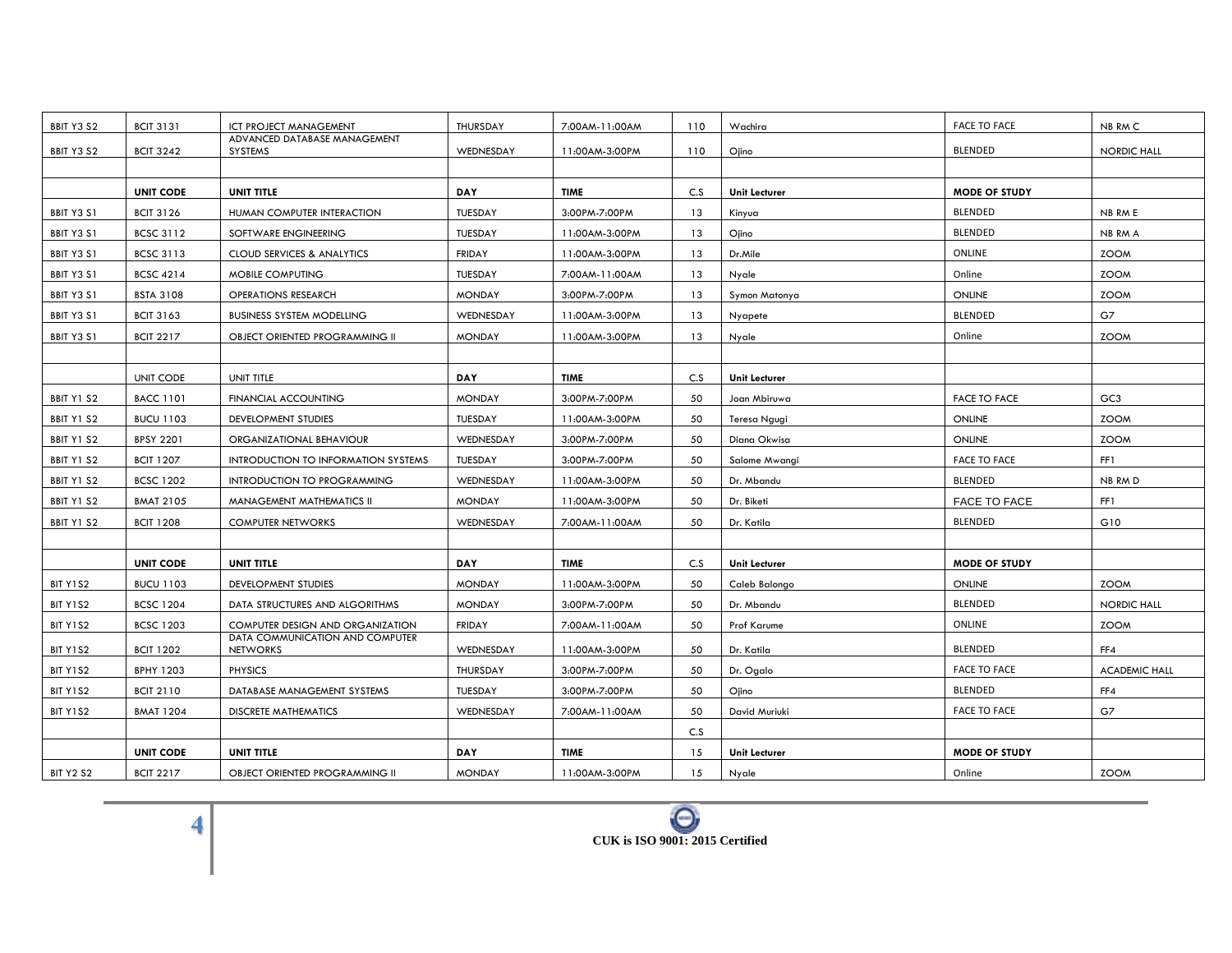| <b>BIT Y2 S2</b>              | <b>BCSC 2261</b> | <b>CELLULAR NETWORKS</b>                            | TUESDAY       | 3:00PM-7:00PM  | 15  | Nyale                 | ONLINE               | <b>ZOOM</b>          |
|-------------------------------|------------------|-----------------------------------------------------|---------------|----------------|-----|-----------------------|----------------------|----------------------|
| <b>BIT Y2 S2</b>              | <b>BCSC 1201</b> | DIGITAL LOGIC AND ELECTRONIC CIRCUITS               | <b>FRIDAY</b> | 11:00AM-3:00PM | 15  | Prof Karume           | ONLINE               | <b>ZOOM</b>          |
| <b>BIT Y2 S2</b>              | <b>BCSC 3260</b> | SOFTWARE ENGINEERING                                | TUESDAY       | 11:00AM-3:00PM | 15  | Ojino                 | <b>BLENDED</b>       | NB RM A              |
| <b>BIT Y2 S2</b>              | <b>BCIT 2213</b> | NETWORK AND SYSTEMS ADMINISTRATION                  | WEDNESDAY     | 3:00PM-7:00PM  | 15  | Kinyua                | Online               | <b>ZOOM</b>          |
| <b>BIT Y2 S2</b>              | <b>BMAT 1206</b> | <b>CALCULUS</b>                                     | <b>FRIDAY</b> | 7:00AM-11:00AM | 15  | Gideon Kipngetich     | <b>FACE TO FACE</b>  | G7                   |
| <b>BIT Y2 S2</b>              | <b>BSTA 1222</b> | <b>BUSINESS STATISTICS</b>                          | TUESDAY       | 7:00AM-11:00AM | 15  | Kamina Kavyu          | <b>FACE TO FACE</b>  | <b>ACADEMIC HALL</b> |
|                               |                  |                                                     |               |                |     |                       |                      |                      |
|                               | <b>UNIT CODE</b> | <b>UNIT NAME</b>                                    | <b>DAY</b>    | <b>TIME</b>    | C.S | <b>Unit Lecturer</b>  | <b>MODE OF STUDY</b> |                      |
| BIT Y3 S2                     | <b>BCSC 3225</b> | <b>ARTIFICIAL INTELLIGENCE</b>                      | <b>FRIDAY</b> | 11:00AM-3:00PM | 70  | Yutoi                 | <b>BLENDED</b>       | NB RM E              |
| <b>BIT Y3 S2</b>              | <b>BCIT 3244</b> | COMPUTER ANIMATION AND MULTIMEDIA<br><b>SYSTEMS</b> | THURSDAY      | 3:00PM-7:00PM  | 70  | Dr. Omollo            | ONLINE               | <b>ZOOM</b>          |
| <b>BIT Y3 S2</b>              | <b>BCIT 3232</b> | ADVANCED WEB DEVELOPMENT                            | THURSDAY      | 11:00AM-3:00PM | 70  | Teresa Wanjiku        | <b>BLENDED</b>       | GC <sub>2</sub>      |
| <b>BIT Y3 S2</b>              | <b>BSTA 3253</b> | RESEARCH METHODS                                    | WEDNESDAY     | 11:00AM-3:00PM | 70  | Prof Karume           | ONLINE               | <b>ZOOM</b>          |
| <b>BIT Y3 S2</b>              | <b>BCIT 3264</b> | DISTRIBUTED SYSTEMS                                 | WEDNESDAY     | 7:00AM-11:00AM | 70  | Kinyua                | <b>BLENDED</b>       | NB RM E              |
| BIT Y3 S2                     | <b>BUCU 4108</b> | Entrepreneurship Skills                             | <b>FRIDAY</b> | 7:00AM-11:00AM | 70  | Dr. Otengo            | Online               | <b>ZOOM</b>          |
| <b>BIT Y3 S2</b>              | <b>BCSC 3219</b> | HUMAN COMPUTER INTERACTION                          | TUESDAY       | 11:00AM-3:00PM | 70  | Kinyua                | <b>BLENDED</b>       | NB RM E              |
|                               |                  |                                                     |               |                |     |                       |                      |                      |
|                               |                  |                                                     |               |                |     |                       |                      |                      |
|                               | <b>UNIT CODE</b> | <b>UNIT NAME</b>                                    | <b>DAY</b>    | <b>TIME</b>    | C.S | Unit Lecturer         | <b>MODE OF STUDY</b> |                      |
| <b>BIT Y4 S1</b>              | <b>BFIN 4202</b> | FINANCIAL MANAGEMENT                                | WEDNESDAY     | 11:00AM-3:00PM | 70  | Elizabeth Ndichu      | <b>FACE TO FACE</b>  | NB RM C              |
| <b>BIT Y4 S1</b>              | <b>BCSC 4227</b> | DATA SCIENCE                                        | TUESDAY       | 7:00AM-11:00AM | 70  | Anne Muchiri          | <b>BLENDED</b>       | FF4                  |
| <b>BIT Y4 S1</b>              | <b>BCSC 4108</b> | SYSTEMS PROGRAMMING                                 | <b>MONDAY</b> | 7:00AM-11:00AM | 70  | Teresa Wanjiku        | <b>BLENDED</b>       | NB RM C              |
| <b>BIT Y4 S1</b>              | <b>BCSC 4126</b> | SIMULATION AND MODELING                             | THURSDAY      | 11:00AM-3:00PM | 70  | Maiyo                 | <b>FACE TO FACE</b>  | G <sub>2</sub>       |
| <b>BIT Y4 S1</b>              | <b>BCIT 4141</b> | <b>CLOUD COMPUTING</b>                              | WEDNESDAY     | 3:00PM-7:00PM  | 70  | Dr. Mile              | ONLINE               | <b>ZOOM</b>          |
| <b>BIT Y4 S1</b>              | <b>BCIT 4139</b> | COMPUTER SYSTEMS SECURITY                           | THURSDAY      | 7:00AM-11:00AM | 70  | Dr. Omollo            | ONLINE               | <b>ZOOM</b>          |
| <b>BIT Y4 S1</b>              | <b>BCIT 4149</b> | <b>PROJECT I</b>                                    | TUESDAY       | 11:00AM-3:00PM | 70  | Wairigu               | ONLINE               | <b>ZOOM</b>          |
|                               |                  |                                                     |               |                |     |                       |                      |                      |
|                               | <b>UNIT CODE</b> | UNIT TITLE                                          | <b>DAY</b>    | <b>TIME</b>    | C.S | <b>Unit Lecturer</b>  | <b>MODE OF STUDY</b> |                      |
| <b>BSEN</b><br>(software) 1.2 | <b>BCSE 1202</b> | OPEN-SOURCE AND FREE SOFTWARE TOOLS                 | TUESDAY       | 7:00AM-11:00AM | 52  | O'dambatafwa Maurice. | ONLINE               | <b>ZOOM</b>          |
| <b>BSEN</b>                   |                  |                                                     |               |                |     |                       |                      |                      |
| (software) 1.2<br><b>BSEN</b> | <b>BCSE 1203</b> | STRUCTURED PROGRAMMING LAB                          | <b>MONDAY</b> | 11:00AM-3:00PM | 52  | Dr Mbandu             | <b>BLENDED</b>       | LAB                  |
| (software) 1.2                | <b>BCSC 1204</b> | DATA STRUCTURES AND ALGORITHMS                      | WEDNESDAY     | 3:00PM-7:00PM  | 52  | Dr Mbandu             | <b>BLENDED</b>       | G10                  |
| <b>BSEN</b><br>(software) 1.2 | <b>BCSC 1241</b> | <b>DISCRETE STRUCTURES II</b>                       | <b>FRIDAY</b> | 7:00AM-11:00AM | 52  | Obuhuma               | <b>FACE TO FACE</b>  | NB RM D              |

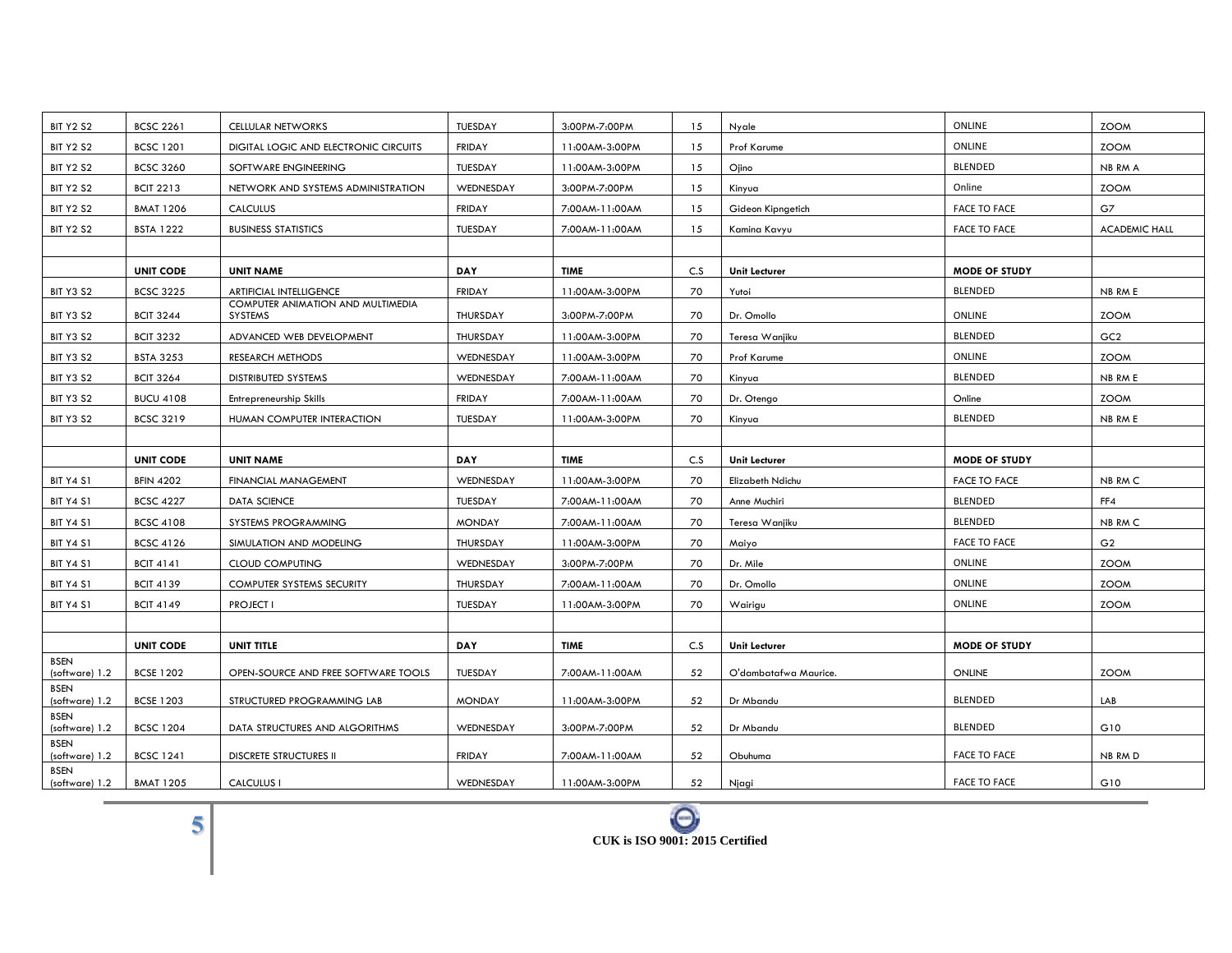| <b>BSEN</b><br>(software) 1.2 | <b>BSTA 1203</b>   | PROBABILITY AND STATISTICS I          | <b>MONDAY</b> | 7:00AM-11:00AM | 52  | Dr. Biketi                      | <b>FACE TO FACE</b>  | NB RM D         |
|-------------------------------|--------------------|---------------------------------------|---------------|----------------|-----|---------------------------------|----------------------|-----------------|
| <b>BSEN</b>                   |                    |                                       |               |                |     |                                 |                      |                 |
| (software) 1.2                | <b>BUCU 1203</b>   | DEVELOPMENT STUDIES                   | TUESDAY       | 11:00AM-3:00PM | 52  | Teresa Ngugi                    | ONLINE               | <b>ZOOM</b>     |
|                               |                    |                                       |               |                |     |                                 |                      |                 |
|                               | <b>COURSE CODE</b> | <b>COURSE TITLE</b>                   | <b>DAY</b>    | <b>TIME</b>    | C.S | <b>Unit Lecturer</b>            | <b>MODE OF STUDY</b> |                 |
| <b>BENT 1.2</b>               | <b>BENT 2105</b>   | Principles and Practice of Management | TUESDAY       | 11:00AM-3:00PM | 18  | Owen Mbogo                      | Online               | <b>ZOOM</b>     |
| <b>BENT 1.2</b>               | <b>BUCU 2104</b>   | Development Studies and Ethics        | <b>MONDAY</b> | 3:00PM-7:00PM  | 18  | Caleb Balongo                   | Online               | <b>ZOOM</b>     |
| <b>BENT 1.2</b>               | <b>BENT 2106</b>   | <b>Financial Accounting II</b>        | TUESDAY       | 7:00AM-11:00AM | 18  | Joan Mbiruwa                    | <b>FACE TO FACE</b>  | GC <sub>3</sub> |
| <b>BENT 1.2</b>               | <b>BENT 2107</b>   | Principles of Macro economics         | <b>FRIDAY</b> | 7:00AM-11:00AM | 18  | Muthama(Combined With BHRM 1.2) | Online               | <b>ZOOM</b>     |
| <b>BENT 1.2</b>               | <b>BENT 2108</b>   | <b>Foundation of Mathematics</b>      | <b>FRIDAY</b> | 11:00AM-3:00PM | 18  | Tabitha Wambui                  | <b>FACE TO FACE</b>  | FF1             |
| <b>BENT 1.2</b>               | <b>BENT 2109</b>   | Principles of Microfinance            | <b>MONDAY</b> | 11:00AM-3:00PM | 18  | Doris Wangari                   | Online               | <b>ZOOM</b>     |
| <b>BENT 1.2</b>               | <b>BENT 2104</b>   | Philosophy of Entrepreneurship        | WEDNESDAY     | 7:00AM-11:00AM | 18  | Dr Lucy Kiganane                | Online               | <b>ZOOM</b>     |
| <b>BENT 1.2</b>               | <b>BENT 2110</b>   | <b>Entrepreneurial Marketing</b>      | WEDNESDAY     | 3:00PM-7:00PM  | 18  | Dr Lucy Kiganane                | Online               | <b>ZOOM</b>     |
|                               |                    |                                       |               |                |     |                                 |                      |                 |
|                               | <b>COURSE CODE</b> | <b>COURSE TITLE</b>                   | <b>DAY</b>    | <b>TIME</b>    | C.S | <b>Unit Lecturer</b>            | <b>MODE OF STUDY</b> |                 |
| <b>BENT 3.2</b>               | <b>BENT 2306</b>   | <b>Total Quality Management</b>       | THURSDAY      | 11:00AM-3:00PM | 62  | Dr Namusonge                    | <b>FACE TO FACE</b>  | G4              |
| <b>BENT 3.2</b>               | <b>BENT 2307</b>   | <b>Business Ethics</b>                | WEDNESDAY     | 11:00AM-3:00PM | 62  | <b>Stanley Miringu</b>          | Online               | <b>ZOOM</b>     |
| <b>BENT 3.2</b>               | <b>BENT 2308</b>   | <b>Small Business Management</b>      | <b>FRIDAY</b> | 3:00PM-7:00PM  | 62  | Dr Beth Mbore                   | Online               | <b>ZOOM</b>     |
| <b>BENT 3.2</b>               | <b>BENT 2309</b>   | <b>Consultancy in Small Business</b>  | WEDNESDAY     | 7:00AM-11:00AM | 62  | Dr Kirima                       | Online               | <b>ZOOM</b>     |
| <b>BENT 3.2</b>               | <b>BENT 2310</b>   | <b>Research Methods</b>               | <b>FRIDAY</b> | 11:00AM-3:00PM | 62  | Dr Bichage Gesage               | ONLINE               | <b>ZOOM</b>     |
| <b>BENT 3.2</b>               | <b>BENT 2501</b>   | Sociology                             | TUESDAY       | 7:00AM-11:00AM | 62  | Dr. Musili                      | Online               | <b>ZOOM</b>     |
| BENT 3.2                      | <b>BENT 2502</b>   | <b>Constitution and Governance</b>    | <b>MONDAY</b> | 3:00PM-7:00PM  | 62  | <b>Margaret Osure</b>           | Online               | <b>ZOOM</b>     |
|                               |                    |                                       |               |                |     |                                 |                      |                 |
|                               | <b>COURSE CODE</b> | <b>COURSE TITLE</b>                   | <b>DAY</b>    | <b>TIME</b>    | C.S | <b>Unit Lecturer</b>            | <b>MODE OF STUDY</b> |                 |
| <b>BENT 4.1</b>               | <b>BENT 2401</b>   | Research Project I                    | TUESDAY       | 3:00PM-7:00PM  | 26  | Musyoki                         | Online               | <b>ZOOM</b>     |
| <b>BENT 4.1</b>               | <b>BENT 2402</b>   | Technology & Innovation               | TUESDAY       | 7:00AM-11:00AM | 26  | Dr Grace Okello                 | Online               | <b>ZOOM</b>     |
| <b>BENT 4.1</b>               | <b>BENT 2403</b>   | Training in Enterprise Development    | <b>MONDAY</b> | 7:00AM-11:00AM | 26  | Dr Kirima                       | Online               | <b>ZOOM</b>     |
| <b>BENT 4.1</b>               | <b>BENT 2404</b>   | <b>Enterprise Credit Management</b>   | <b>MONDAY</b> | 3:00PM-7:00PM  | 26  | Pauline Mulwa                   | Face to Face         | G10             |
| <b>BENT 4.1</b>               | <b>BENT 2503</b>   | Gender and Development                | TUESDAY       | 11:00AM-3:00PM | 26  | Dr. Musili                      | Online               | <b>ZOOM</b>     |
|                               |                    |                                       |               |                |     |                                 |                      |                 |
|                               | <b>COURSE CODE</b> | <b>COURSE TITLE</b>                   | <b>DAY</b>    | <b>TIME</b>    | C.S | <b>Unit Lecturer</b>            | <b>MODE OF STUDY</b> |                 |
| <b>BTM 1.2</b>                | <b>BMAT 1103</b>   | <b>Fundamentals of Mathematics</b>    | <b>FRIDAY</b> | 11:00AM-3:00PM | 41  | Tabitha Wambui                  | <b>FACE TO FACE</b>  | NB RM E         |
| <b>BTM 1.2</b>                | <b>BUCU 1206</b>   | Development studies and ethics        | TUESDAY       | 11:00AM-3:00PM | 41  | Dr.Odollo Lawrence              | Online               | <b>ZOOM</b>     |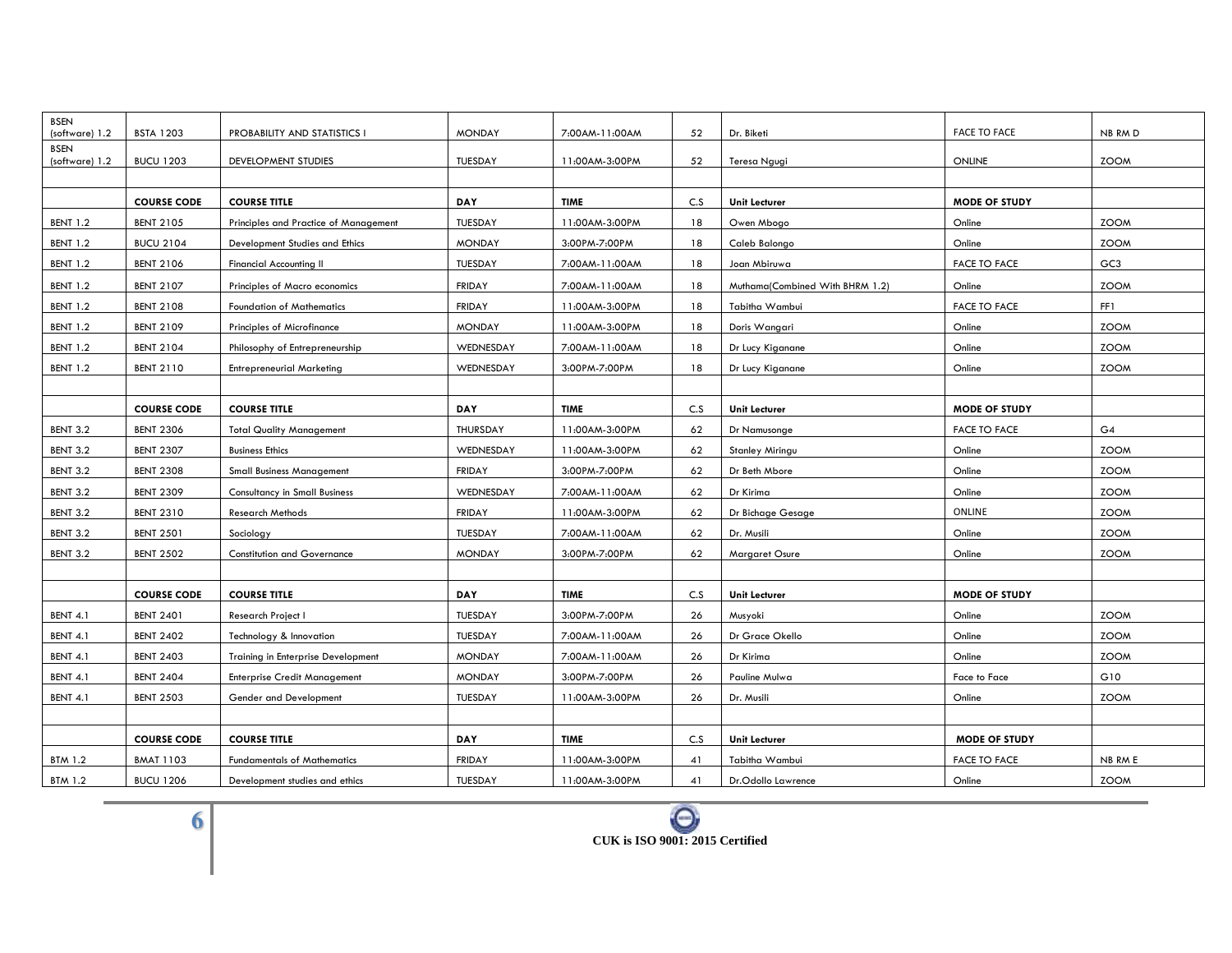| <b>BTM 1.2</b>  | <b>BTM 1201</b>    | Introduction to Travel and Tour Operations | WEDNESDAY     | 11:00AM-3:00PM | 41  | Prof. Kihima         | Online               | <b>ZOOM</b>          |
|-----------------|--------------------|--------------------------------------------|---------------|----------------|-----|----------------------|----------------------|----------------------|
| <b>BTM 1.2</b>  | <b>BTM 1202</b>    | <b>Tourism Geography</b>                   | THURSDAY      | 7:00AM-11:00AM | 41  | Prof. Kihima         | Online               | <b>ZOOM</b>          |
| <b>BTM 1.2</b>  | <b>BTM 1203</b>    | Leisure, Recreation and Play               | TUESDAY       | 7:00AM-11:00AM | 41  | F. Mburu             | <b>FACE TO FACE</b>  | G10                  |
| <b>BTM 1.2</b>  | <b>BTM 1205</b>    | <b>Travel Operations</b>                   | WEDNESDAY     | 7:00AM-11:00AM | 41  | F. Mburu             | Online               | <b>ZOOM</b>          |
| <b>BTM 1.2</b>  | <b>BLAN 1202</b>   | French 1B                                  | <b>FRIDAY</b> | 7:00AM-11:00AM | 41  | Tommy Mpoyi          | <b>FACE TO FACE</b>  | FF1                  |
|                 |                    |                                            |               |                |     |                      |                      |                      |
|                 | <b>COURSE CODE</b> | <b>COURSE TITLE</b>                        | <b>DAY</b>    | <b>TIME</b>    | C.S | Unit Lecturer        | <b>MODE OF STUDY</b> |                      |
| BENT 3.2        | <b>BHTS 3205</b>   | Human Resource Management in Tourism       | THURSDAY      | 7:00AM-11:00AM | 24  | Dr. Gitari           | Online               | <b>ZOOM</b>          |
| <b>BENT 3.2</b> | <b>BHTS 3206</b>   | Organisational Behaviour in Tourism        | TUESDAY       | 7:00AM-11:00AM | 24  | Owen Mbogo           | Online               | <b>ZOOM</b>          |
| BENT 3.2        | <b>BTM 3201</b>    | Attraction and Visitor Management          | TUESDAY       | 11:00AM-3:00PM | 24  | F. Mburu             | Online               | <b>ZOOM</b>          |
| <b>BENT 3.2</b> | <b>BTM 3202</b>    | <b>Tourism Economics</b>                   | THURSDAY      | 11:00AM-3:00PM | 24  | Prof. Kihima         | <b>FACE TO FACE</b>  | <b>ACADEMIC HALL</b> |
| BENT 3.2        | <b>BTM 3203</b>    | Sustainable Tourism                        | WEDNESDAY     | 7:00AM-11:00AM | 24  | Prof. Kihima         | Online               | <b>ZOOM</b>          |
| BENT 3.2        | <b>BTM 3204</b>    | <b>Tourism Transport Management</b>        | WEDNESDAY     | 11:00AM-3:00PM | 24  | F. Mburu             | Online               | <b>ZOOM</b>          |
| BENT 3.2        | <b>BTM 3208</b>    | <b>Events Management</b>                   | <b>FRIDAY</b> | 7:00AM-11:00AM | 24  | F. Mburu             | Online               | <b>ZOOM</b>          |
| <b>BENT 3.2</b> | <b>BLAN 3206</b>   | French 3B                                  | <b>FRIDAY</b> | 11:00AM-3:00PM | 24  | Tommy Mpoyi          | <b>FACE TO FACE</b>  | GC <sub>3</sub>      |
|                 |                    |                                            |               |                |     |                      |                      |                      |
|                 | <b>COURSE CODE</b> | <b>UNIT NAME</b>                           | <b>DAY</b>    | <b>TIME</b>    | C.S | Unit Lecturer        | <b>MODE OF STUDY</b> |                      |
| <b>BPSM 1.2</b> | <b>BADM 1201</b>   | Principles and Practice of Management      | <b>FRIDAY</b> | 11:00AM-3:00PM | 90  | Victor Ochieng       | Online               | <b>ZOOM</b>          |
| <b>BPSM 1.2</b> | <b>BUCU 1204</b>   | Development Studies and Ethics             | TUESDAY       | 11:00AM-3:00PM | 90  | Dr.Odollo Lawrence   | Online               | <b>ZOOM</b>          |
|                 |                    |                                            |               |                |     |                      |                      |                      |
| <b>BPSM 1.2</b> | <b>BACC 1202</b>   | <b>Financial Accounting II</b>             | THURSDAY      | 7:00AM-11:00AM | 90  | Peter Kariuki        | <b>FACE TO FACE</b>  | NB RM D              |
| <b>BPSM 1.2</b> | <b>BECO 1202</b>   | <b>Principles of Macroeconomics</b>        | THURSDAY      | 11:00AM-3:00PM | 90  | Muthama              | Online               | <b>ZOOM</b>          |
| <b>BPSM 1.2</b> | <b>BENT 1207</b>   | Entrepreneurship Skills                    | <b>MONDAY</b> | 7:00AM-11:00AM | 90  | Dr Grace Okello      | Online               | <b>ZOOM</b>          |
| <b>BPSM 1.2</b> | <b>BPSM 1202</b>   | Supplies Management I                      | <b>FRIDAY</b> | 7:00AM-11:00AM | 90  | Dr. Kamau Muthoni    | Online               | <b>ZOOM</b>          |
| <b>BPSM 1.2</b> | <b>BPSM 1203</b>   | Procurement Planning I                     | <b>MONDAY</b> | 11:00AM-3:00PM | 90  | Dr Kirima            | ONLINE               | <b>ZOOM</b>          |
|                 |                    |                                            |               |                |     |                      |                      |                      |
|                 | <b>COURSE CODE</b> | <b>UNIT NAME</b>                           | <b>DAY</b>    | <b>TIME</b>    | C.S | <b>Unit Lecturer</b> | <b>MODE OF STUDY</b> |                      |
| <b>BPSM 2.2</b> | <b>BPSM 2207</b>   | <b>Principles of Marketing</b>             | THURSDAY      | 11:00AM-3:00PM | 16  | Lyn Chief            | Online               | <b>ZOOM</b>          |
| <b>BPSM 2.2</b> | <b>BPSM 2208</b>   | <b>Procurement Audit</b>                   | TUESDAY       | 3:00PM-7:00PM  | 16  | John Owour           | ONLINE               | <b>ZOOM</b>          |
| <b>BPSM 2.2</b> | <b>BPSM 2209</b>   | Risk management in SCM                     | THURSDAY      | 7:00AM-11:00AM | 16  | Dr Bancy Wawira      | Online               | <b>ZOOM</b>          |
| <b>BPSM 2.2</b> | <b>BPSM 2210</b>   | Procurement of Consultancy Services        | WEDNESDAY     | 11:00AM-3:00PM | 16  | Dr. Kirima           | Online               | <b>ZOOM</b>          |
| <b>BPSM 2.2</b> | <b>BBMM 3105</b>   | Organizational Behaviour                   | WEDNESDAY     | 7:00AM-11:00AM | 16  | Owen Mbogo           | Online               | <b>ZOOM</b>          |
| <b>BPSM 2.2</b> | <b>BSTA 2204</b>   | <b>Business Statistics</b>                 | TUESDAY       | 7:00AM-11:00AM | 16  | Kamina Kavyu         | <b>FACE TO FACE</b>  | <b>ACADEMIC HALL</b> |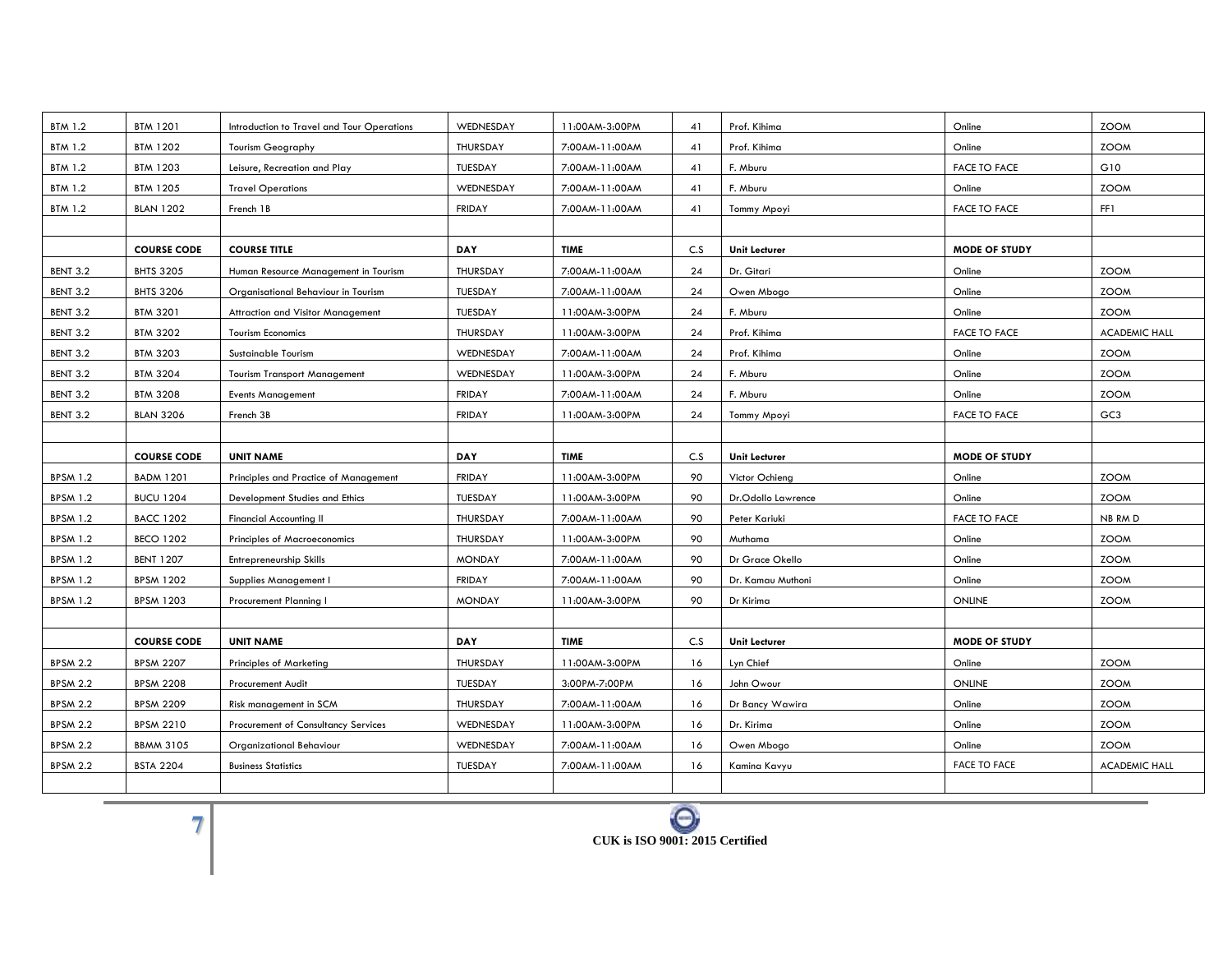|                 | <b>COURSE CODE</b> | <b>UNIT NAME</b>                      | DAY           | <b>TIME</b>    | C.S | <b>Unit Lecturer</b>                    | <b>MODE OF STUDY</b> |                    |
|-----------------|--------------------|---------------------------------------|---------------|----------------|-----|-----------------------------------------|----------------------|--------------------|
| <b>BPSM 4.1</b> | <b>BPSM 4121</b>   | <b>Research Project I</b>             | TUESDAY       | 7:00AM-11:00AM | 17  | Musyoki                                 | Online               | <b>ZOOM</b>        |
| <b>BPSM 4.1</b> | <b>BPSM 4122</b>   | <b>Operations Management</b>          | <b>FRIDAY</b> | 11:00AM-3:00PM | 17  | Dr. Kamau Muthoni                       | <b>ONLINE</b>        | <b>ZOOM</b>        |
| <b>BPSM 4.1</b> | <b>BPSM 4123</b>   | <b>Transport Economics</b>            | <b>FRIDAY</b> | 3:00PM-7:00PM  | 17  | Antony( BCOM Purchasing Option 3.2)     | Online               | <b>ZOOM</b>        |
| <b>BPSM 4.1</b> | <b>BENT 4207</b>   | <b>Project Management</b>             | <b>MONDAY</b> | 3:00PM-7:00PM  | 17  | Victor Wambua                           | <b>ONLINE</b>        | <b>ZOOM</b>        |
| <b>BPSM 4.1</b> | <b>BENT 2503</b>   | Gender and Development                | TUESDAY       | 11:00AM-3:00PM | 17  | Dr. Musili                              | Online               | <b>ZOOM</b>        |
|                 |                    |                                       |               |                |     |                                         |                      |                    |
|                 | <b>COURSE CODE</b> | <b>UNIT NAME</b>                      | DAY           | <b>TIME</b>    | C.S | <b>Unit Lecturer</b>                    | <b>MODE OF STUDY</b> |                    |
| <b>BHRM 1.2</b> | <b>BADM 1201</b>   | Principles and Practice of Management | THURSDAY      | 11:00AM-3:00PM | 84  | Dr. Gitari                              | Online               | <b>ZOOM</b>        |
| <b>BHRM 1.2</b> | <b>BUCU 1204</b>   | Development Studies and Ethics        | TUESDAY       | 3:00PM-7:00PM  | 84  | Teresa Ngugi                            | Online               | <b>ZOOM</b>        |
| <b>BHRM 1.2</b> | <b>BACC 1202</b>   | <b>Financial Accounting II</b>        | <b>FRIDAY</b> | 11:00AM-3:00PM | 84  | Evans Nyakundi                          | <b>FACE TO FACE</b>  | NB RM D            |
| <b>BHRM 1.2</b> | <b>BECO 1202</b>   | <b>Principles of Macroeconomics</b>   | <b>FRIDAY</b> | 7:00AM-11:00AM | 84  | Charles Muthama(Combined With BENT 1.2) | Online               | <b>ZOOM</b>        |
| <b>BHRM 1.2</b> | <b>BENT 4212</b>   | Entrepreneurship Skills               | <b>MONDAY</b> | 11:00AM-3:00PM | 84  | Dr Grace Okello                         | Online               | <b>ZOOM</b>        |
| <b>BHRM 1.2</b> | <b>BMAT 1102</b>   | <b>Management Mathematics</b>         | TUESDAY       | 11:00AM-3:00PM | 84  | Kamina Kavyu                            | <b>FACE TO FACE</b>  | FF3                |
|                 |                    |                                       |               |                |     |                                         |                      |                    |
|                 | <b>COURSE CODE</b> | <b>UNIT NAME</b>                      | DAY           | <b>TIME</b>    | C.S | Unit Lecturer                           | <b>MODE OF STUDY</b> |                    |
| <b>BHRM 2.2</b> | <b>BHRM 2207</b>   | Labour Laws                           | THURSDAY      | 11:00AM-3:00PM | 11  | Ann Wangare                             | ONLINE               | <b>ZOOM</b>        |
| <b>BHRM 2.2</b> | <b>BHRM 2208</b>   | Human Resource Information Systems    | TUESDAY       | 7:00AM-11:00AM | 11  | <b>Beatrice Karanja</b>                 | <b>ONLINE</b>        | <b>ZOOM</b>        |
| <b>BHRM 2.2</b> | <b>BHRM 2209</b>   | Sociology of Work                     | WEDNESDAY     | 7:00AM-11:00AM | 11  | Dr. Gitari                              | Online               | <b>ZOOM</b>        |
| <b>BHRM 2.2</b> | <b>BHRM 2210</b>   | Office Administration and Practice    | TUESDAY       | 11:00AM-3:00PM | 11  | Rita Oduk                               | Online               | <b>ZOOM</b>        |
| <b>BHRM 2.2</b> | <b>BHRM 2111</b>   | <b>Customer Care</b>                  | WEDNESDAY     | 11:00AM-3:00PM | 11  | Mosongo                                 | Online               | <b>ZOOM</b>        |
|                 |                    |                                       |               |                |     |                                         |                      |                    |
|                 | <b>COURSE CODE</b> | <b>UNIT NAME</b>                      | DAY           | <b>TIME</b>    | C.S | Unit Lecturer                           | <b>MODE OF STUDY</b> |                    |
| <b>BCHM 1.2</b> | <b>BMAT 1103</b>   | <b>Fundamentals of Mathematics</b>    | <b>FRIDAY</b> | 11:00AM-3:00PM | 28  | Tabitha Wambui                          | <b>FACE TO FACE</b>  | NB RM E            |
| <b>BCHM 1.2</b> | <b>BUCU 1103</b>   | Development Studies & Ethics          | TUESDAY       | 11:00AM-3:00PM | 28  | Teresa Ngugi                            | Online               | <b>ZOOM</b>        |
| <b>BCHM 1.2</b> | <b>BCIT 1103</b>   | <b>Computer Applications</b>          | THURSDAY      | 11:00AM-3:00PM | 28  | Salome Mwangi                           | <b>FACE TO FACE</b>  | <b>NORDIC HALL</b> |
| <b>BCHM 1.2</b> | <b>BCHM 1212</b>   | Food Hygiene & Safety                 | <b>FRIDAY</b> | 7:00AM-11:00AM | 28  | Dr Bichage Gesage                       | Online               | <b>ZOOM</b>        |
| <b>BCHM 1.2</b> | <b>BCHM 1231</b>   | Food & Beverage Production Practical  | <b>MONDAY</b> | 7:00AM-11:00AM | 28  | Dr Bichage Gesage                       | <b>FACE TO FACE</b>  | <b>KITCHEN</b>     |
| <b>BCHM 1.2</b> | <b>BCHM 1232</b>   | Food & Beverage Service Practical     | <b>MONDAY</b> | 3:00PM-7:00PM  | 28  | Dr Bichage Gesage                       | <b>FACE TO FACE</b>  | <b>KITCHEN</b>     |
| <b>BCHM 1.2</b> | <b>BLAN 1202</b>   | French 1B                             | THURSDAY      | 3:00PM-7:00PM  | 28  | Winrose Wamalwa                         | <b>FACE TO FACE</b>  | FF1                |
|                 |                    |                                       |               |                |     |                                         |                      |                    |
|                 | <b>COURSE CODE</b> | <b>UNIT NAME</b>                      | DAY           | <b>TIME</b>    | C.S | <b>Unit Lecturer</b>                    | <b>MODE OF STUDY</b> |                    |
| <b>BBM 1.2</b>  | <b>BADM 1201</b>   | Principles and Practice of Management | TUESDAY       | 11:00AM-3:00PM | 52  | Owen Mbogo (Combined With BENT 1.2)     | Online               | <b>ZOOM</b>        |

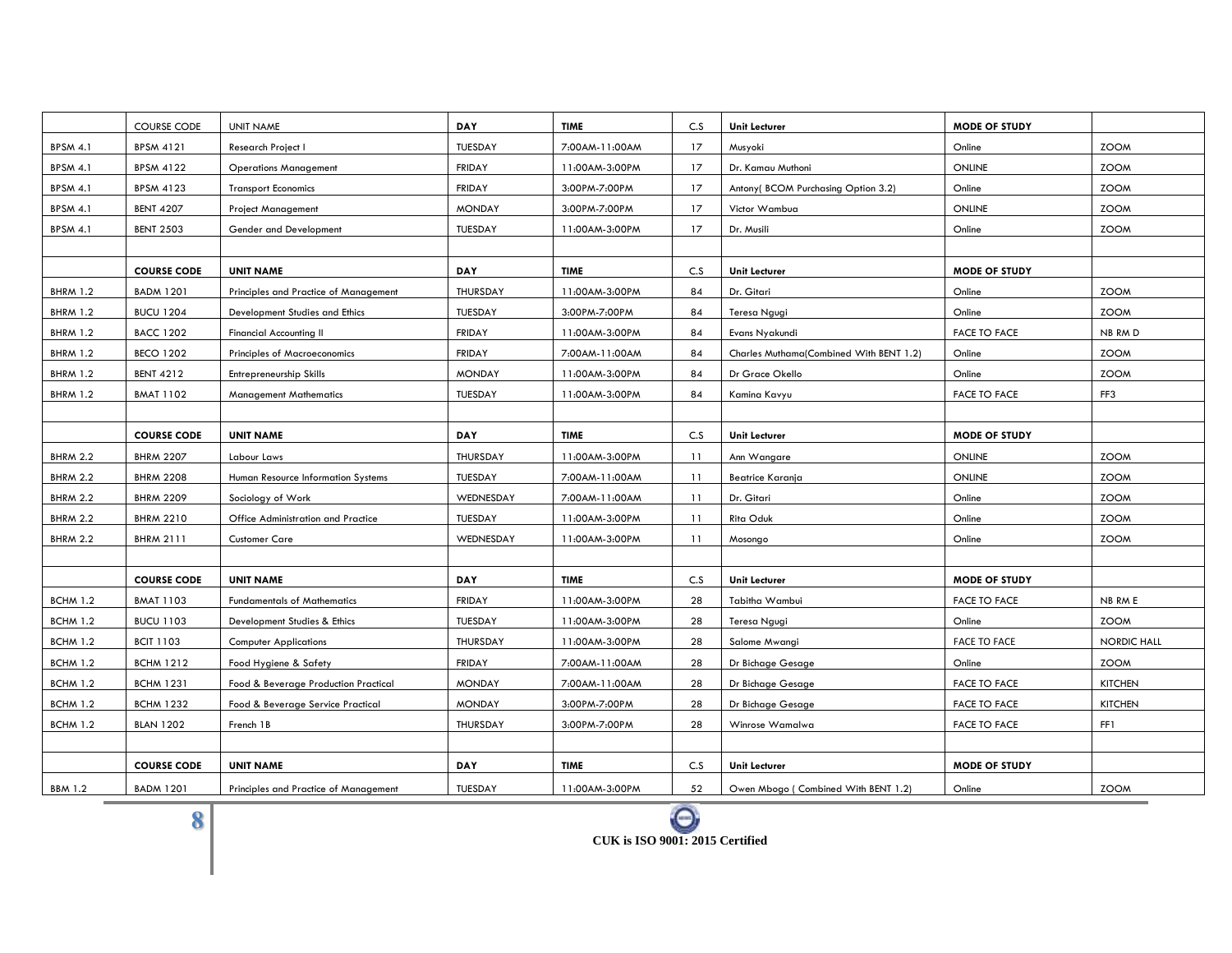| <b>BBM 1.2</b>  | <b>BUCU 1204</b>    | Development Studies and Ethics                                                   | <b>MONDAY</b> | 11:00AM-3:00PM | 52  | Caleb Balongo                            | Online               | <b>ZOOM</b>        |
|-----------------|---------------------|----------------------------------------------------------------------------------|---------------|----------------|-----|------------------------------------------|----------------------|--------------------|
| <b>BBM 1.2</b>  | <b>BACC 1202</b>    | <b>Financial Accounting II</b>                                                   | THURSDAY      | 7:00AM-11:00AM | 52  | Johnson Munene                           | <b>FACE TO FACE</b>  | GC4                |
| <b>BBM 1.2</b>  | <b>BECO 1202</b>    | <b>Principles of Macroeconomics</b>                                              | <b>FRIDAY</b> | 11:00AM-3:00PM | 52  | Muthama Combined With BASC 1.2           | Online               | <b>ZOOM</b>        |
|                 |                     |                                                                                  |               |                |     |                                          |                      |                    |
| <b>BBM 1.2</b>  | <b>BENT1207</b>     | Entrepreneurship Skills                                                          | <b>MONDAY</b> | 3:00PM-7:00PM  | 52  | Dr Grace Okello( Combined With BSIT 4.1) | Online               | <b>ZOOM</b>        |
| <b>BBM 1.2</b>  | <b>BMKT 1203</b>    | <b>Principles of Marketing</b>                                                   | THURSDAY      | 11:00AM-3:00PM | 52  | Lyn Chief                                | Online               | <b>ZOOM</b>        |
|                 |                     |                                                                                  |               |                |     |                                          |                      |                    |
|                 | YEAR I              | Semester I                                                                       | <b>DAY</b>    | <b>TIME</b>    | C.S | <b>Unit Lecturer</b>                     | <b>MODE OF STUDY</b> |                    |
| BCOM 1.2        | <b>BUCU 1103</b>    | Development Studies and Ethics                                                   | THURSDAY      | 7:00AM-11:00AM | 300 | <b>Balongo Caleb</b>                     | ONLINE               | <b>ZOOM</b>        |
| <b>BCOM 1.2</b> | <b>BACC 2201</b>    | <b>Financial Accounting II</b>                                                   | THURSDAY      | 11:00AM-3:00PM | 300 | Johnson Munene                           | <b>FACE TO FACE</b>  | NB RM A            |
| BCOM 1.2        | <b>BMGT 1101</b>    | Principles of Practice and Management                                            | <b>FRIDAY</b> | 11:00AM-3:00PM | 300 | Dr. Caroline Kiarie                      | ONLINE               | <b>ZOOM</b>        |
| BCOM 1.2        | <b>BMAT 2105</b>    | Management Mathematics II                                                        | <b>MONDAY</b> | 11:00AM-3:00PM | 300 | Ogeto Nyaberi                            | <b>FACE TO FACE</b>  | <b>NB RM A</b>     |
| <b>BCOM 1.2</b> | <b>BENT 4212</b>    | Entrepreneurship Skills                                                          | <b>FRIDAY</b> | 7:00AM-11:00AM | 300 | Dr Mary Mwihaki                          | ONLINE               | <b>ZOOM</b>        |
| <b>BCOM 1.2</b> | <b>BECO 1211</b>    | Principles of Macro-economics                                                    | TUESDAY       | 11:00AM-3:00PM | 300 | Mbaye                                    | Online               | <b>ZOOM</b>        |
| BCOM 1.2        | <b>BACC 1203</b>    | Principles of Auditing                                                           | TUESDAY       | 7:00AM-11:00AM | 300 | Indika                                   | ONLINE               | <b>ZOOM</b>        |
|                 |                     |                                                                                  |               |                |     |                                          |                      |                    |
|                 |                     |                                                                                  | <b>DAY</b>    | <b>TIME</b>    | C.S | Unit Lecturer                            | <b>MODE OF STUDY</b> |                    |
| <b>BCOM 2.1</b> | <b>BACC 2101</b>    | Intermediate Accounting 1                                                        | WEDNESDAY     | 11:00AM-3:00PM | 15  | Irene Mogere                             | <b>FACE TO FACE</b>  | GC4                |
| BCOM 2.1        | <b>BFIN 2101</b>    | Introduction to Financial Management                                             | TUESDAY       | 7:00AM-11:00AM | 15  | Elizabeth Ndichu                         | <b>FACE TO FACE</b>  | FF1                |
| <b>BCOM 2.1</b> | <b>BACC 2105</b>    | Cost Accounting                                                                  | TUESDAY       | 11:00AM-3:00PM | 15  | David Magaki                             | Face to Face         | FF4                |
| <b>BCOM 2.1</b> | <b>BSTA 1223</b>    | <b>Business Statistics 1</b>                                                     | WEDNESDAY     | 7:00AM-11:00AM | 15  | Ochieng Obuya                            | <b>FACE TO FACE</b>  | <b>NORDIC HALL</b> |
| <b>BCOM 2.1</b> | <b>BECO 2103</b>    | Intermediate Microeconomic                                                       | <b>FRIDAY</b> | 7:00AM-11:00AM | 15  | Ongeso                                   | Online               | <b>ZOOM</b>        |
| <b>BCOM 2.1</b> | <b>BCLW 2103</b>    | <b>Business Law</b>                                                              | THURSDAY      | 3:00PM-7:00PM  | 15  | Ann Mbugua                               | Online               | <b>ZOOM</b>        |
| <b>BCOM 2.1</b> | <b>BMKT 1101</b>    | <b>Principles of Marketing</b>                                                   | THURSDAY      | 11:00AM-3:00PM | 15  | Lyn Chief                                | Online               | <b>ZOOM</b>        |
| BCOM 2.1        | <b>BMAT 2105</b>    | Management Mathematics II                                                        | <b>MONDAY</b> | 11:00AM-3:00PM | 15  | Ogeto Nyaberi                            | <b>FACE TO FACE</b>  | NB RM A            |
| BCOM 2.1        | <b>BACC 2201</b>    | <b>Financial Accounting II</b>                                                   | <b>MONDAY</b> | 7:00AM-11:00AM | 15  | Naftali Indeche                          | <b>FACE TO FACE</b>  | GC4                |
|                 |                     |                                                                                  |               |                |     |                                          |                      |                    |
|                 | <b>COMMON UNITS</b> |                                                                                  | <b>DAY</b>    | <b>TIME</b>    | C.S | <b>Unit Lecturer</b>                     | <b>MODE OF STUDY</b> |                    |
| BCOM 3.1        | <b>BADM 3106</b>    | <b>Strategic Management</b>                                                      | WEDNESDAY     | 11:00AM-3:00PM | 83  | Dr Ngala                                 | ONLINE               | <b>ZOOM</b>        |
| BCOM 3.1        | <b>BSTA 3107</b>    | <b>Operations Research</b>                                                       | <b>MONDAY</b> | 3:00PM-7:00PM  | 83  | Symon Matonya                            | ONLINE               | <b>ZOOM</b>        |
| BCOM 3.1        | <b>HCOB 2501</b>    | Sociology                                                                        | TUESDAY       | 7:00AM-11:00AM | 83  | Dr. Musili                               | ONLINE               | <b>ZOOM</b>        |
|                 |                     |                                                                                  |               |                |     |                                          |                      |                    |
|                 |                     | <b>ACCOUNTING OPTION (SSP ONLY) : CORE</b><br><b>COURSE SPECIALIZATION UNITS</b> |               |                |     |                                          |                      |                    |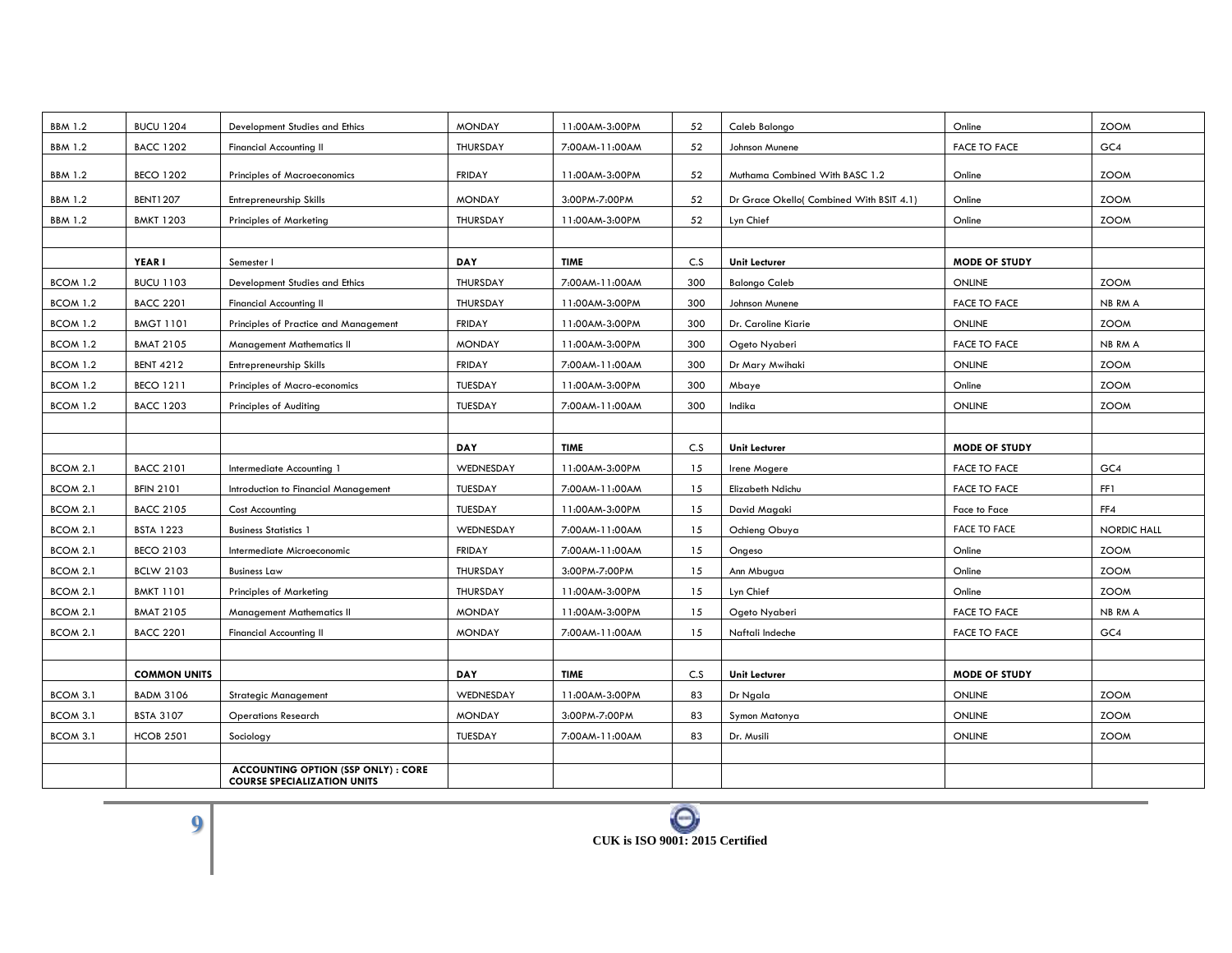|          | Year III - 20                      | Semester I                                                        | DAY           | <b>TIME</b>    | C.S             | Unit Lecturer        | <b>MODE OF STUDY</b> |                 |
|----------|------------------------------------|-------------------------------------------------------------------|---------------|----------------|-----------------|----------------------|----------------------|-----------------|
| BCOM 3.1 | <b>BACC 3108</b>                   | <b>Financial Reporting</b>                                        | THURSDAY      | 11:00AM-3:00PM | 20              | Dr. Kinyariro        | <b>FACE TO FACE</b>  | FF1             |
| BCOM 3.1 | <b>BACC 3109</b>                   | <b>Advanced Taxation</b>                                          | WEDNESDAY     | 7:00AM-11:00AM | 20              | Phostine Kanyi       | F/F                  | GC <sub>3</sub> |
| BCOM 3.1 | <b>BACC 3110</b>                   | Auditing and Assurance                                            | TUESDAY       | 3:00PM-7:00PM  | 20              | Joan Mbiruwa         | ONLINE               | ZOOM            |
|          |                                    |                                                                   |               |                |                 |                      |                      |                 |
|          | <b>FINANCE</b><br><b>OPTION:</b>   | <b>CORE COURSE SPECIALIZATION UNITS</b>                           |               |                |                 |                      |                      |                 |
|          | Year III - 25                      | Semester I                                                        | <b>DAY</b>    | <b>TIME</b>    | C.S             | Unit Lecturer        | <b>MODE OF STUDY</b> |                 |
| BCOM 3.1 | <b>BFIN 3104</b>                   | Financial institutions and markets                                | WEDNESDAY     | 11:00AM-3:00PM | 25              | Kenneth Mwangi       | ONLINE               | <b>ZOOM</b>     |
| BCOM 3.1 | <b>BFIN 3105</b>                   | <b>Advanced Financial Management</b>                              | <b>FRIDAY</b> | 11:00AM-3:00PM | 25              | Dr. Jedida K. Mwiti  | F/F                  | NB RM C         |
| BCOM 3.1 | <b>BFIN 3106</b>                   | <b>Public Finance</b>                                             | WEDNESDAY     | 7:00AM-11:00AM | 25              | Jeremiah Mugo        | ONLINE               | <b>ZOOM</b>     |
|          |                                    |                                                                   |               |                |                 |                      |                      |                 |
|          | <b>MARKETING</b><br><b>OPTION:</b> | <b>CORE COURSE SPECIALIZATION UNITS</b>                           |               |                |                 |                      |                      |                 |
|          | Year III - 10                      | Semester I                                                        | DAY           | <b>TIME</b>    | C.S             | Unit Lecturer        | <b>MODE OF STUDY</b> |                 |
| BCOM 3.1 | <b>BMKT 3102</b>                   | Consumer Behaviour                                                | WEDNESDAY     | 7:00AM-11:00AM | 10              | Jacqueline Mutheu    | <b>ONLINE</b>        | <b>ZOOM</b>     |
| BCOM 3.1 | <b>BMKT 3103</b>                   | <b>Sales Management</b>                                           | TUESDAY       | 3:00PM-7:00PM  | 10              | Kamamia              | ONLINE               | <b>ZOOM</b>     |
| BCOM 3.1 | <b>BMKT 3104</b>                   | <b>Marketing Management</b>                                       | THURSDAY      | 11:00AM-3:00PM | 10 <sup>°</sup> | Jackline Mutheu      | ONLINE               | <b>ZOOM</b>     |
|          |                                    |                                                                   |               |                |                 |                      |                      |                 |
|          |                                    | <b>HUMAN RESOURCE OPTION:</b><br><b>SPECIALIZATION UNITS</b>      |               |                |                 |                      |                      |                 |
|          | Year III - 8                       | Semester I                                                        | DAY           | <b>TIME</b>    | C.S             | <b>Unit Lecturer</b> | <b>MODE OF STUDY</b> |                 |
| BCOM 3.1 | <b>BHRM 3102</b>                   | Procurement of Human Resources                                    | TUESDAY       | 3:00PM-7:00PM  | 8               | Prof. Gongera        | ONLINE               | <b>ZOOM</b>     |
| BCOM 3.1 | <b>BHRM 3103</b>                   | Human Resource Development                                        | WEDNESDAY     | 7:00AM-11:00AM | 8               | Prof. Gongera        | ONLINE               | <b>ZOOM</b>     |
| BCOM 3.1 | <b>BHRM 3104</b>                   | <b>Employee Relations</b>                                         | WEDNESDAY     | 11:00AM-3:00PM | 8               | Dr. Gitari           | ONLINE               | <b>ZOOM</b>     |
|          |                                    |                                                                   |               |                |                 |                      |                      |                 |
|          |                                    | PURCHASING AND SUPPLIES<br><b>MANAGEMENT: SPECILIZATION UNITS</b> |               |                |                 |                      |                      |                 |
|          | Year III - 15                      | Semester I                                                        | DAY           | <b>TIME</b>    | C.S             | Unit Lecturer        | <b>MODE OF STUDY</b> |                 |
| BCOM 3.1 | <b>BPSM 3102</b>                   | Stores Management and Stock Control                               | TUESDAY       | 3:00PM-7:00PM  | 15              | V. Dacha             | ONLINE               | <b>ZOOM</b>     |
| BCOM 3.1 | <b>BPSM 3103</b>                   | Supplies and Materials Management I                               | WEDNESDAY     | 7:00AM-11:00AM | 15              | Desmond Mwangi       | ONLINE               | <b>ZOOM</b>     |
| BCOM 3.1 | <b>BPSM 3104</b>                   | <b>Retail and Merchandise Management</b>                          | WEDNESDAY     | 11:00AM-3:00PM | 15              | Maurice Kioko        | ONLINE               | <b>ZOOM</b>     |
|          |                                    |                                                                   |               |                |                 |                      |                      |                 |
|          |                                    | MICROFINANCE OPTION: SPECIALIZATION<br><b>UNITS</b>               |               |                |                 |                      |                      |                 |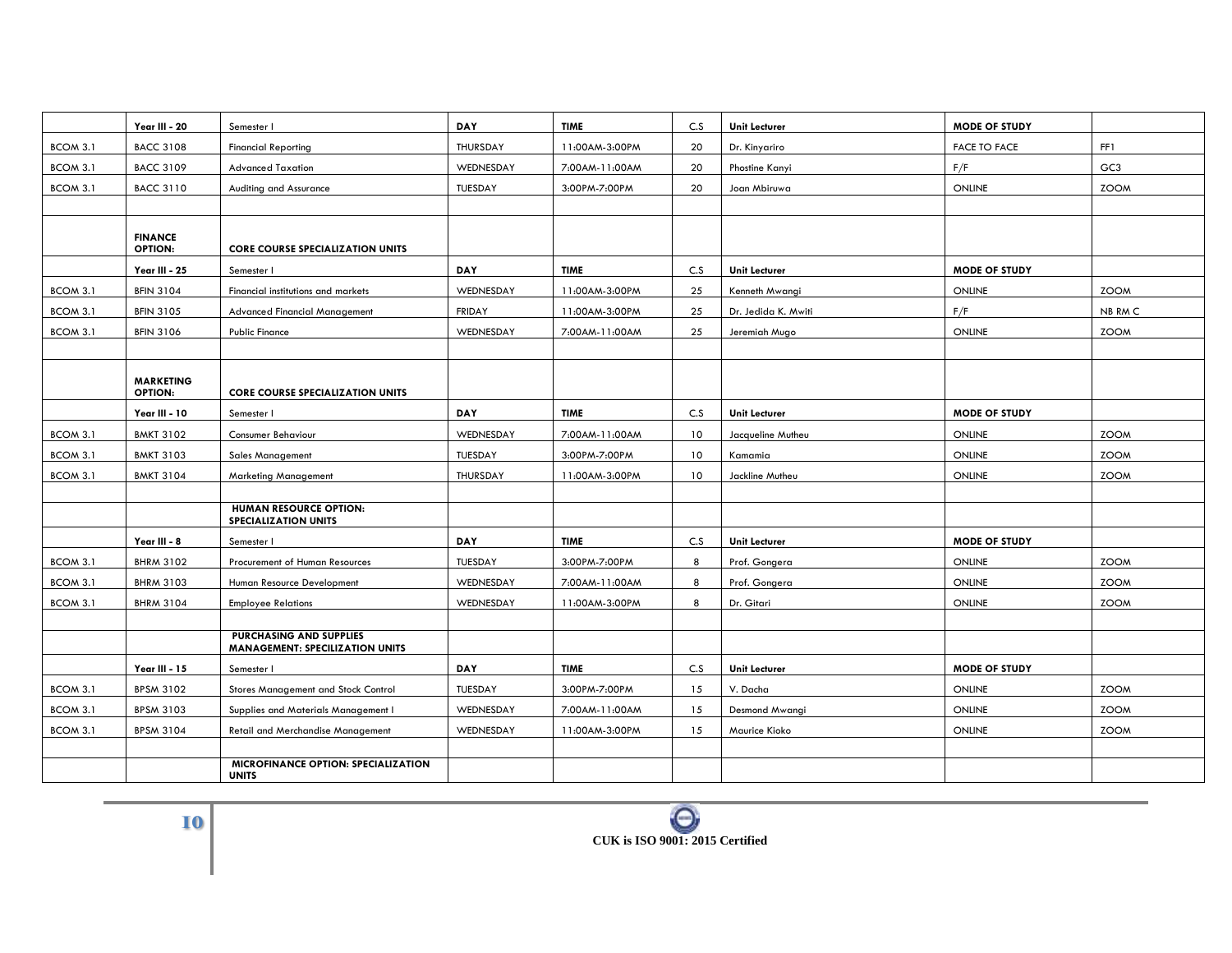|          | Year III - 10       | Semester I                                                                 | <b>DAY</b>    | <b>TIME</b>    | C.S | <b>Unit Lecturer</b> | <b>MODE OF STUDY</b> |             |
|----------|---------------------|----------------------------------------------------------------------------|---------------|----------------|-----|----------------------|----------------------|-------------|
| BCOM 3.1 | <b>BMFI 3103</b>    | <b>Microfinance Practice</b>                                               | TUESDAY       | 3:00PM-7:00PM  | 10  | Weru Mwangi          | Online               | <b>ZOOM</b> |
| BCOM 3.1 | <b>BBAN 3101</b>    | <b>Banking practice</b>                                                    | WEDNESDAY     | 7:00AM-11:00AM | 10  | Doris Wangare        | Online               | <b>ZOOM</b> |
| BCOM 3.1 | <b>BMFI 3102</b>    | Microfinance Laws and Regulations                                          | WEDNESDAY     | 11:00AM-3:00PM | 10  | Weru Mwangi          | Online               | <b>ZOOM</b> |
|          |                     |                                                                            |               |                |     |                      |                      |             |
|          | <b>COMMON UNITS</b> |                                                                            | <b>DAY</b>    | <b>TIME</b>    | C.S | <b>Unit Lecturer</b> | <b>MODE OF STUDY</b> |             |
| BCOM 3.2 | <b>BCOM 3201</b>    | <b>Research Methods</b>                                                    | <b>FRIDAY</b> | 3:00PM-7:00PM  | 390 | Chris Jared Odondi   | <b>FACE TO FACE</b>  | NB RM A     |
| BCOM 3.2 | <b>BENT 3206</b>    | <b>Total Quality Management</b>                                            | <b>FRIDAY</b> | 11:00AM-3:00PM | 390 | Festus Kioko         | <b>FACE TO FACE</b>  | NB RM A     |
| BCOM 3.2 | <b>BADM 3207</b>    | Company Law                                                                | THURSDAY      | 11:00AM-3:00PM | 390 | Ken Okeyo            | ONLINE               | <b>ZOOM</b> |
|          |                     |                                                                            |               |                |     |                      |                      |             |
|          |                     | <b>ACCOUNTING OPTION: CORE COURSE</b><br><b>SPECIALIZATION UNITS (120)</b> |               |                |     |                      |                      |             |
|          |                     |                                                                            | DAY           | <b>TIME</b>    | C.S | <b>Unit Lecturer</b> | <b>MODE OF STUDY</b> |             |
| BCOM 3.2 | <b>BACC 3201</b>    | <b>Management Accounting</b>                                               | <b>MONDAY</b> | 11:00AM-3:00PM | 120 | David Riitho         | <b>FACE TO FACE</b>  | NB RM B     |
| BCOM 3.2 | <b>BACC 3202</b>    | <b>Computerized Accounting</b>                                             | <b>FRIDAY</b> | 7:00AM-11:00AM | 120 | Dr. Nelly Konya      | <b>FACE TO FACE</b>  | NB RM E     |
| BCOM 3.2 | <b>BACC 3203</b>    | <b>Advanced Auditing and Assurance</b>                                     | WEDNESDAY     | 3:00PM-7:00PM  | 120 | T.B.A                | <b>ONLINE</b>        | <b>ZOOM</b> |
|          |                     |                                                                            |               |                |     |                      |                      |             |
|          |                     | <b>FINANCE OPTION: CORE COURSE</b><br><b>SPECIALIZATION UNITS (155)</b>    |               |                |     |                      |                      |             |
|          |                     |                                                                            | <b>DAY</b>    | <b>TIME</b>    | C.S | <b>Unit Lecturer</b> | <b>MODE OF STUDY</b> |             |
| BCOM 3.2 | <b>BFIN 3201</b>    | Investment Analysis and Portfolio Management                               | <b>FRIDAY</b> | 7:00AM-11:00AM | 155 | Evans Nyakundi       | <b>FACE TO FACE</b>  | NB RM B     |
| BCOM 3.2 | <b>BFIN 3202</b>    | Real Estate Finance and Alternative Investments                            | TUESDAY       | 11:00AM-3:00PM | 155 | Dr. Bancy Wawira     | <b>FACE TO FACE</b>  | H4          |
| BCOM 3.2 | <b>BFIN 3203</b>    | <b>Credit Management</b>                                                   | WEDNESDAY     | 3:00PM-7:00PM  | 155 | Moses Wandera        | Face to Face         | NB RM E     |
|          |                     |                                                                            |               |                |     |                      |                      |             |
|          |                     | <b>MARKETING OPTION: CORE COURSE</b><br><b>SPECIALIZATION UNITS (45)</b>   |               |                |     |                      |                      |             |
|          |                     |                                                                            | <b>DAY</b>    | <b>TIME</b>    | C.S | <b>Unit Lecturer</b> | <b>MODE OF STUDY</b> |             |
| BCOM 3.2 | <b>BMKT 3201</b>    | <b>Marketing Logistics</b>                                                 | WEDNESDAY     | 3:00PM-7:00PM  | 45  | Dr. Kiprop Kibos     | ONLINE               | <b>ZOOM</b> |
| BCOM 3.2 | <b>BMKT 3202</b>    | Marketing Research                                                         | TUESDAY       | 11:00AM-3:00PM | 45  | Daniel Langat        | <b>ONLINE</b>        | <b>ZOOM</b> |
| BCOM 3.2 | <b>BMKT 3203</b>    | <b>Industrial Marketing</b>                                                | TUESDAY       | 7:00AM-11:00AM | 45  | Kamamia              | <b>ONLINE</b>        | <b>ZOOM</b> |
|          |                     |                                                                            |               |                |     |                      |                      |             |
|          |                     | HUMAN RESOURCE OPTION: CORE COURSE<br><b>SPECIALIZATION UNITS (26)</b>     |               |                |     |                      |                      |             |
|          |                     |                                                                            | <b>DAY</b>    | <b>TIME</b>    | C.S | <b>Unit Lecturer</b> | <b>MODE OF STUDY</b> |             |
| BCOM 3.2 | <b>BHRM 3201</b>    | Performance Management                                                     | WEDNESDAY     | 3:00PM-7:00PM  | 26  | Gitari               | ONLINE               | <b>ZOOM</b> |
| BCOM 3.2 | <b>BHRM 3202</b>    | <b>Employment Laws</b>                                                     | TUESDAY       | 7:00AM-11:00AM | 26  | Prof. Gongera        | ONLINE               | <b>ZOOM</b> |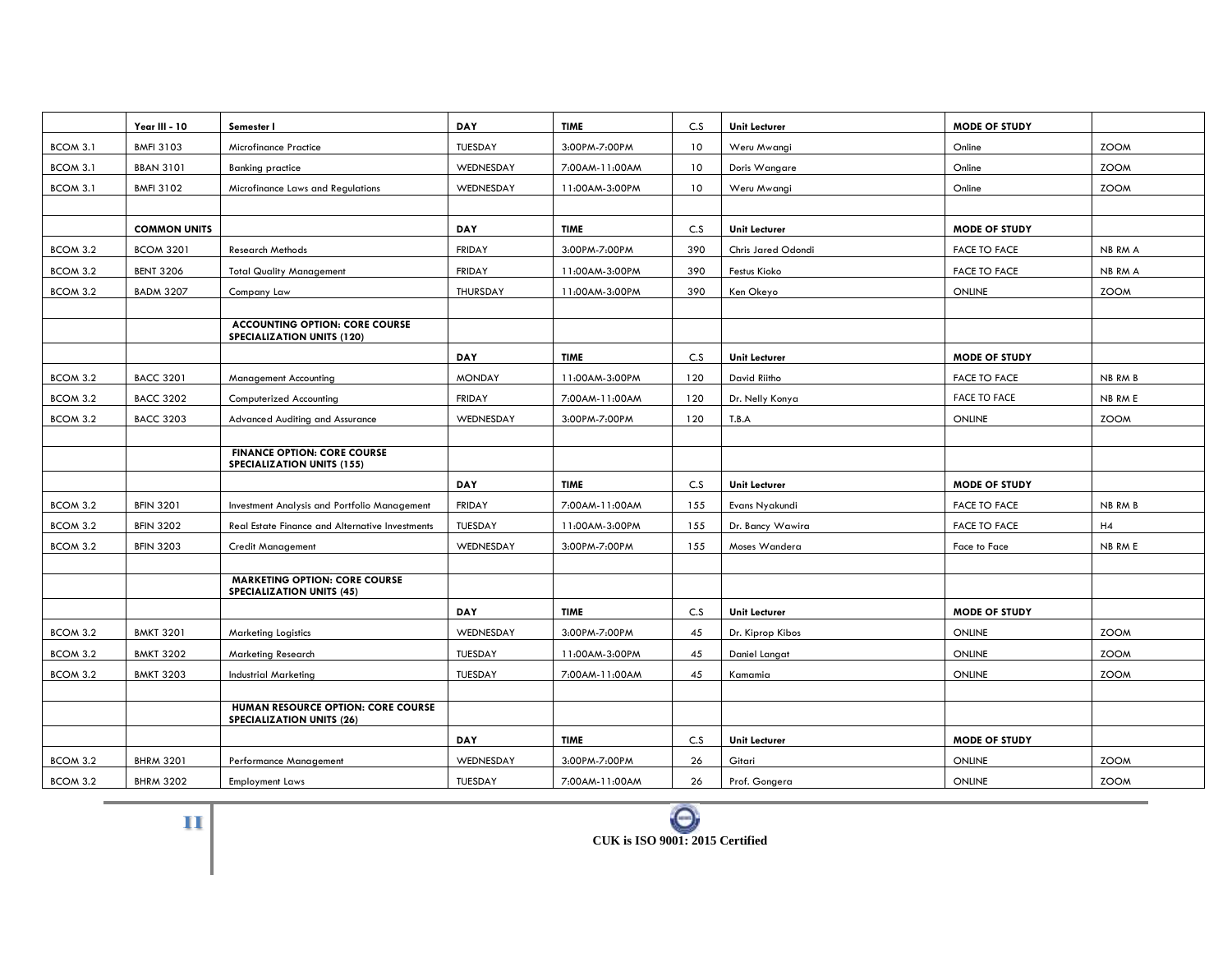| BCOM 3.2 | <b>BHRM 3203</b>    | <b>Reward Management</b>                                                                     | THURSDAY      | 3:00PM-7:00PM  | 26  | Gitari               | ONLINE               | <b>ZOOM</b> |
|----------|---------------------|----------------------------------------------------------------------------------------------|---------------|----------------|-----|----------------------|----------------------|-------------|
|          |                     |                                                                                              |               |                |     |                      |                      |             |
|          |                     | PURCHASING AND SUPPLIES<br><b>MANAGEMENT: CORE COURSE</b><br><b>SPECILIZATION UNITS (35)</b> |               |                |     |                      |                      |             |
|          |                     |                                                                                              | DAY           | <b>TIME</b>    | C.S | Unit Lecturer        | <b>MODE OF STUDY</b> |             |
| BCOM 3.2 | <b>BPSM 3201</b>    | <b>Inventory Management</b>                                                                  | WEDNESDAY     | 11:00AM-3:00PM | 35  | Desmond Mwangi       | Online               | <b>ZOOM</b> |
| BCOM 3.2 | <b>BPSM 3202</b>    | Distribution and Warehousing                                                                 | WEDNESDAY     | 3:00PM-7:00PM  | 35  | Maurice Kioko        | ONLINE               | <b>ZOOM</b> |
| BCOM 3.2 | <b>BPSM 3203</b>    | Supplies and Materials Management II                                                         | TUESDAY       | 7:00AM-11:00AM | 35  | V. Dacha             | ONLINE               | <b>ZOOM</b> |
|          |                     |                                                                                              |               |                |     |                      |                      |             |
|          | <b>COMMON UNITS</b> |                                                                                              | DAY           | <b>TIME</b>    | C.S | Unit Lecturer        | <b>MODE OF STUDY</b> |             |
| BCOM 4.1 | <b>BCOM 4203</b>    | <b>Research Project I</b>                                                                    | WEDNESDAY     | 7:00AM-11:00AM | 281 | Indika               | ONLINE               | <b>ZOOM</b> |
| BCOM 4.1 | <b>BENT 4202</b>    | Technology and Innovations                                                                   | TUESDAY       | 3:00PM-7:00PM  | 281 | Dr. Odollo Lawrence  | <b>ONLINE</b>        | <b>ZOOM</b> |
| BCOM 4.1 | <b>BDEV 2210</b>    | Gender and Development                                                                       | <b>FRIDAY</b> | 11:00AM-3:00PM | 281 | Dr. Okumbe           | ONLINE               | <b>ZOOM</b> |
|          |                     |                                                                                              |               |                |     |                      |                      |             |
|          |                     | <b>ACCOUNTING OPTION: SPECIALIZATION</b><br><b>UNITS</b>                                     |               |                |     |                      |                      |             |
|          | Year IV             | Semester I                                                                                   | DAY           | <b>TIME</b>    | C.S | <b>Unit Lecturer</b> | <b>MODE OF STUDY</b> |             |
| BCOM 4.1 | <b>BACC 4114</b>    | <b>Advanced Financial Reporting</b>                                                          | THURSDAY      | 7:00AM-11:00AM |     | Samuel Kariuki       | F/F                  | NORDIC HALL |
| BCOM 4.1 | <b>BACC 4115</b>    | <b>Advanced Management Accounting</b>                                                        | WEDNESDAY     | 11:00AM-3:00PM |     | David Magaki         | F/F                  | NB RM E     |
| BCOM 4.1 | <b>BACC 4116</b>    | <b>Financial Statement Analysis</b>                                                          | TUESDAY       | 11:00AM-3:00PM |     | Kenneth Mwangi       | <b>FACE TO FACE</b>  | NB RM C     |
|          |                     |                                                                                              |               |                |     |                      |                      |             |
|          |                     | <b>FINANCE OPTION: SPECIALIZATION UNITS</b>                                                  |               |                |     |                      |                      |             |
|          | Year IV             | Semester I                                                                                   | <b>DAY</b>    | <b>TIME</b>    | C.S | <b>Unit Lecturer</b> | <b>MODE OF STUDY</b> |             |
| BCOM 4.1 | <b>BFIN 4111</b>    | <b>International Finance</b>                                                                 | TUESDAY       | 11:00AM-3:00PM |     | Elizabeth Ndichu     | ONLINE               | <b>ZOOM</b> |
| BCOM 4.1 | <b>BFIN 4112</b>    | Pensions Fund Management                                                                     | WEDNESDAY     | 11:00AM-3:00PM |     | Moses Wandera        | Online               | <b>ZOOM</b> |
| BCOM 4.1 | <b>BFIN 4113</b>    | <b>Financial Risk Management</b>                                                             | <b>MONDAY</b> | 3:00PM-7:00PM  |     | Joseph Jamwaka       | <b>FACE TO FACE</b>  | NB RM C     |
|          |                     |                                                                                              |               |                |     |                      |                      |             |
|          |                     | <b>MARKETING OPTION: SPECIALIZATION</b><br><b>UNITS</b>                                      |               |                |     |                      |                      |             |
|          | Year IV             | Semester I                                                                                   | DAY           | <b>TIME</b>    | C.S | Unit Lecturer        | <b>MODE OF STUDY</b> |             |
| BCOM 4.1 | <b>BMKT 4108</b>    | <b>Strategic Marketing</b>                                                                   | WEDNESDAY     | 11:00AM-3:00PM |     | Dr. Kiprop Kibos     | <b>ONLINE</b>        | <b>ZOOM</b> |
| BCOM 4.1 | <b>BMKT 4109</b>    | <b>Marketing Communication Strategy</b>                                                      | THURSDAY      | 7:00AM-11:00AM |     | Jackline Mutheu      | ONLINE               | <b>ZOOM</b> |
| BCOM 4.1 | <b>BMKT 4110</b>    | Advertising                                                                                  | TUESDAY       | 7:00AM-11:00AM |     | Daniel Langat        | ONLINE               | <b>ZOOM</b> |
|          |                     |                                                                                              |               |                |     |                      |                      |             |
|          |                     | <b>HUMAN RESOURCES OPTION:</b><br><b>SPECIALIZATION UNITS</b>                                |               |                |     |                      |                      |             |

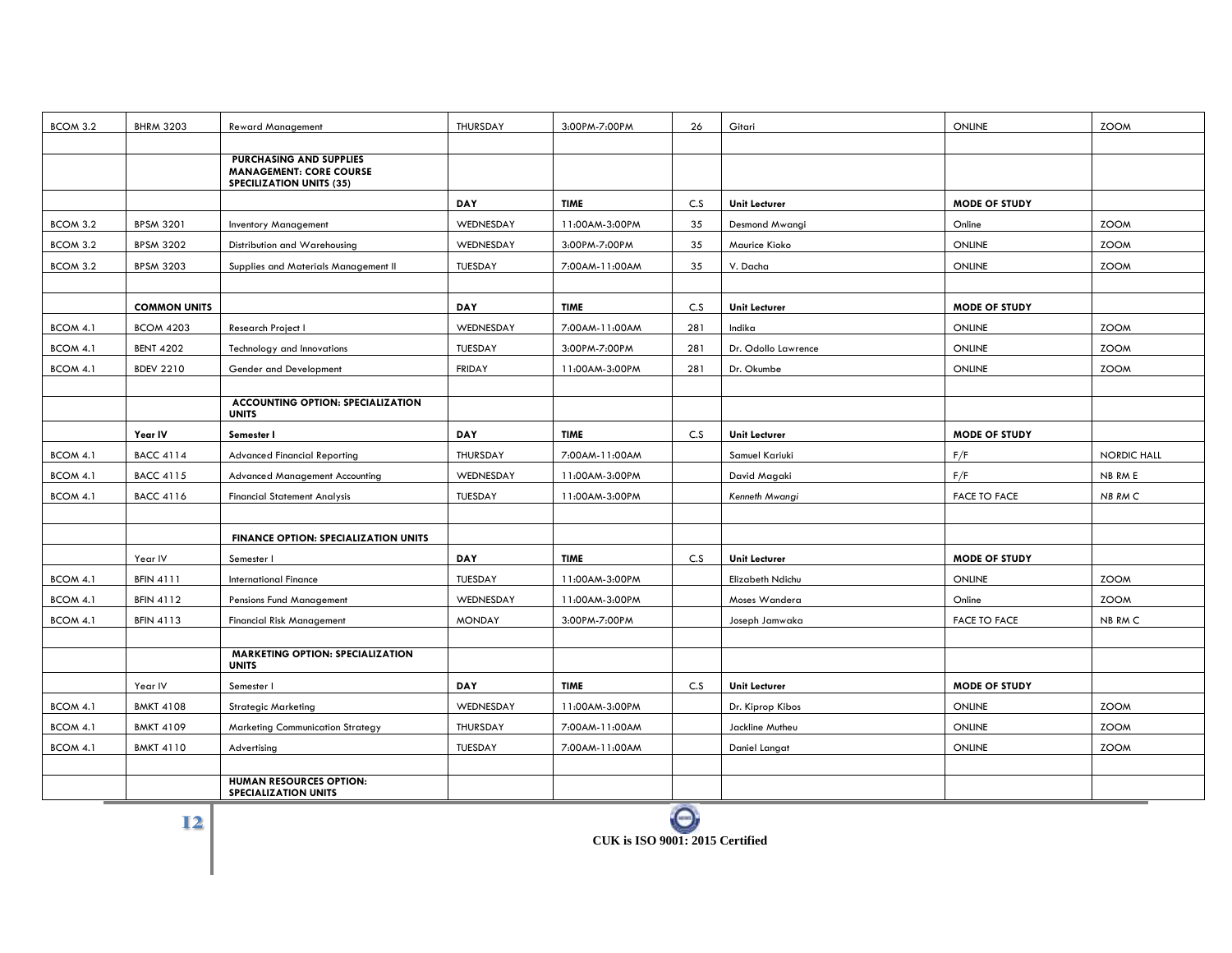|                | Year IV            | Semester I                                                        | <b>DAY</b>    | <b>TIME</b>    | C.S | <b>Unit Lecturer</b>            | <b>MODE OF STUDY</b> |             |
|----------------|--------------------|-------------------------------------------------------------------|---------------|----------------|-----|---------------------------------|----------------------|-------------|
| BCOM 4.1       | <b>BHRM 4108</b>   | <b>Labour Economics</b>                                           | THURSDAY      | 11:00AM-3:00PM |     | Muritu                          | <b>ONLINE</b>        | <b>ZOOM</b> |
| BCOM 4.1       | <b>BHRM 4109</b>   | <b>Public Relations</b>                                           | WEDNESDAY     | 11:00AM-3:00PM |     | Gathii                          | <b>ONLINE</b>        | <b>ZOOM</b> |
| BCOM 4.1       | <b>BHRM 4110</b>   | Leadership and Team Building                                      | TUESDAY       | 11:00AM-3:00PM |     | Prof. Gongera                   | <b>ONLINE</b>        | <b>ZOOM</b> |
|                |                    |                                                                   |               |                |     |                                 |                      |             |
|                |                    | PURCHASING AND SUPPLIES MANAGEMENT:<br><b>SPECILIZATION UNITS</b> |               |                |     |                                 |                      |             |
|                | Year IV            | Semester I                                                        | <b>DAY</b>    | <b>TIME</b>    | C.S | <b>Unit Lecturer</b>            | <b>MODE OF STUDY</b> |             |
| BCOM 4.1       | <b>BPSM 4108</b>   | Purchasing Policy and Strategy                                    | WEDNESDAY     | 11:00AM-3:00PM |     | Maurice Kioko                   | <b>ONLINE</b>        | <b>ZOOM</b> |
| BCOM 4.1       | <b>BECO 4109</b>   | <b>Transport Economics</b>                                        | <b>FRIDAY</b> | 3:00PM-7:00PM  |     | Antony                          | <b>ONLINE</b>        | <b>ZOOM</b> |
| BCOM 4.1       | <b>BPSM 4110</b>   | Materials Handling and Storage Management                         | THURSDAY      | 7:00AM-11:00AM |     | Dr Namusonge                    | <b>ONLINE</b>        | <b>ZOOM</b> |
|                |                    |                                                                   |               |                |     |                                 |                      |             |
|                |                    | YEAR I SEMESTER II - JAB (70)                                     | <b>DAY</b>    | <b>TIME</b>    |     |                                 | <b>MODE OF STUDY</b> |             |
|                | <b>Course Code</b> | <b>Course Title</b>                                               |               |                | C.S | Unit Lecturer                   |                      |             |
| <b>BSF 1.2</b> | <b>BUCU 1103</b>   | <b>Development Studies</b>                                        | TUESDAY       | 3:00PM-7:00PM  | 70  | <b>Balongo Caleb</b>            | Online               | <b>ZOOM</b> |
| <b>BSF 1.2</b> | <b>BECO 1211</b>   | Introduction to Macroeconomics                                    | THURSDAY      | 3:00PM-7:00PM  | 70  | Muritu( Combined With BCOB 1.2) | Online               | <b>ZOOM</b> |
| <b>BSF 1.2</b> | <b>BACC 2201</b>   | <b>Financial Accounting II</b>                                    | <b>MONDAY</b> | 7:00AM-11:00AM | 70  | <b>Phostine Kanyi</b>           | <b>FACE TO FACE</b>  | FF3         |
| <b>BSF 1.2</b> | <b>BMKT 1101</b>   | <b>Principles of Marketing</b>                                    | <b>MONDAY</b> | 11:00AM-3:00PM | 70  | Daniel Langat                   | Online               | <b>ZOOM</b> |
| <b>BSF 1.2</b> | <b>BSTA 1223</b>   | <b>Business Statistics I</b>                                      | WEDNESDAY     | 7:00AM-11:00AM | 70  | Ochieng Obuya                   | <b>FACE TO FACE</b>  | NORDIC HALL |
| <b>BSF 1.2</b> | <b>BFIN 2202</b>   | Introduction to Financial Management                              | THURSDAY      | 7:00AM-11:00AM | 70  | Dr. Dickson Kinyariro           | Online               | <b>ZOOM</b> |
| <b>BSF 1.2</b> | <b>BMAT 2105</b>   | <b>Management Mathematics II</b>                                  | THURSDAY      | 11:00AM-3:00PM | 70  | David Muriuki                   | <b>FACE TO FACE</b>  | NB RM B     |
| <b>BSF 1.2</b> | <b>BCLW 1101</b>   | <b>Business Law I</b>                                             | THURSDAY      | 7:00AM-11:00AM | 70  | Trizah Maina                    | Online               | <b>ZOOM</b> |
|                |                    |                                                                   |               |                |     |                                 |                      |             |
|                |                    |                                                                   |               |                |     |                                 |                      |             |
| DAY            | <b>Unit Code</b>   | <b>Course Title</b>                                               | <b>DAY</b>    | <b>TIME</b>    | C.S | <b>Unit Lecturer</b>            | <b>MODE OF STUDY</b> |             |
| <b>BSF 2.1</b> | <b>BACC 2201</b>   | <b>Financial Accounting II</b>                                    | <b>MONDAY</b> | 7:00AM-11:00AM | 15  | Naftali Indeche                 | <b>FACE TO FACE</b>  | GC4         |
| <b>BSF 1.2</b> | <b>BSTA 1223</b>   | <b>Business Statistics I</b>                                      | WEDNESDAY     | 7:00AM-11:00AM | 15  | Ochieng Obuya                   | FACE TO FACE         | NORDIC HALL |
| <b>BSF 2.1</b> | <b>BFIN 2202</b>   | Financial Management I                                            | TUESDAY       | 7:00AM-11:00AM | 15  | Elizabeth Ndichu                | Online               | <b>ZOOM</b> |
| <b>BSF 2.1</b> | <b>BMAT 2105</b>   | <b>Management Mathematics II</b>                                  | THURSDAY      | 11:00AM-3:00PM | 15  | David Muriuki                   | <b>FACE TO FACE</b>  | NB RM B     |
| <b>BSF 2.1</b> | <b>BACC 2105</b>   | <b>Cost Accounting</b>                                            | TUESDAY       | 11:00AM-3:00PM | 15  | David Magaki                    | Face to Face         | FF4         |
| <b>BSF 2.1</b> | <b>BACC 2101</b>   | Intermediate Accounting I                                         | WEDNESDAY     | 11:00AM-3:00PM | 15  | Irene Mogere                    | <b>FACE TO FACE</b>  | GC4         |
| <b>BSF 2.1</b> | <b>BECO 2118</b>   | Intermediate Microeconomics                                       | <b>FRIDAY</b> | 11:00AM-3:00PM | 15  | Ongeso                          | Online               | <b>ZOOM</b> |
| <b>BSF 2.1</b> | <b>BCLW 2118</b>   | <b>Business Law II</b>                                            | THURSDAY      | 11:00AM-3:00PM | 15  | Trizah Maina                    | Online               | <b>ZOOM</b> |
| <b>BSF 2.1</b> | <b>BBAN 3203</b>   | Money and Banking                                                 | THURSDAY      | 7:00AM-11:00AM | 15  | Jeremiah Mugo                   | Online               | <b>ZOOM</b> |

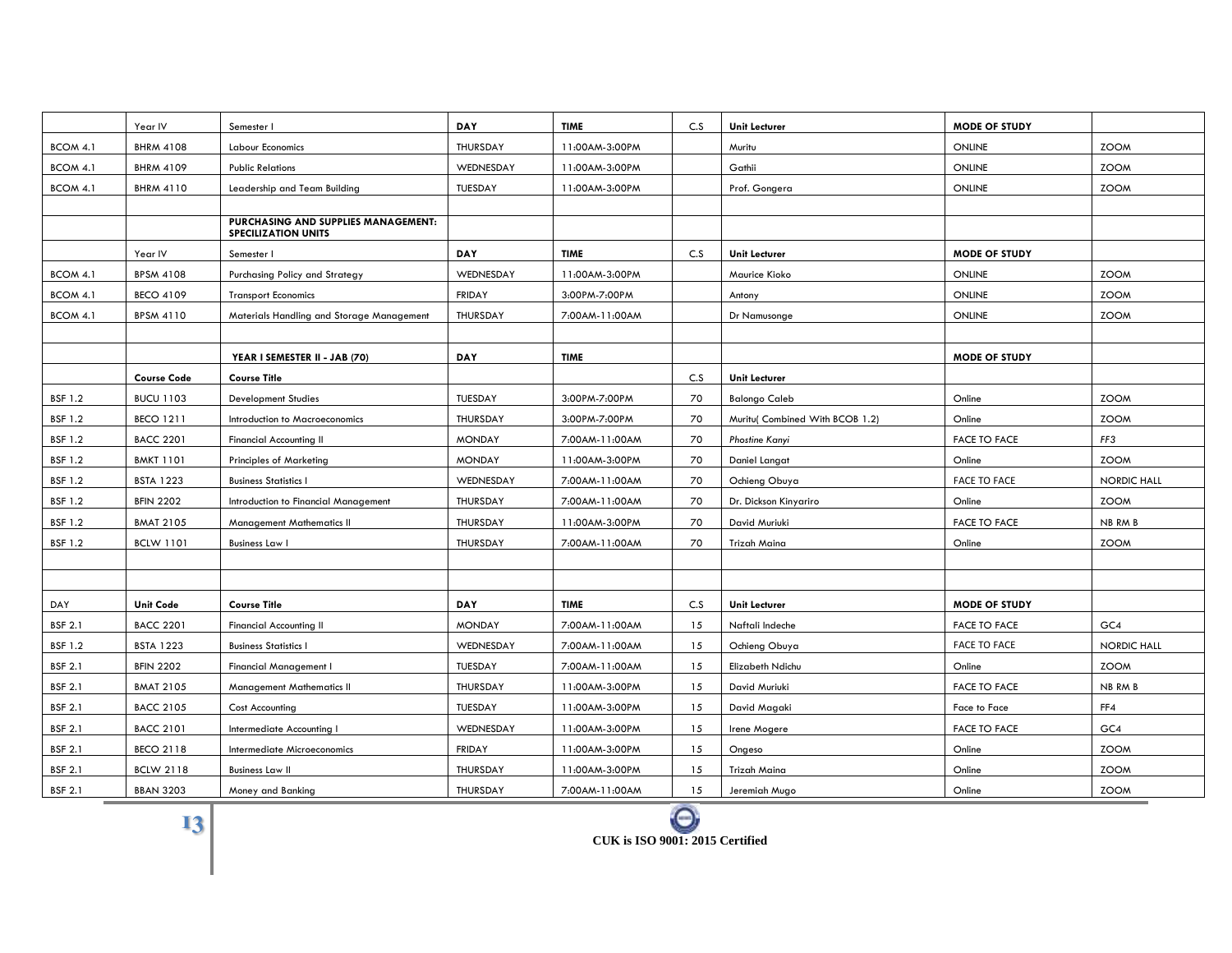| DAY            | <b>Course Code</b> | <b>Course Title</b>                                       | DAY           | <b>TIME</b>    | C.S | <b>Unit Lecturer</b>           | <b>MODE OF STUDY</b> |                      |
|----------------|--------------------|-----------------------------------------------------------|---------------|----------------|-----|--------------------------------|----------------------|----------------------|
|                |                    |                                                           |               |                |     |                                |                      |                      |
| <b>BSF 2.2</b> | <b>BFIN 3105</b>   | Financial Management II/ Advanced Financial<br>Management | <b>FRIDAY</b> | 11:00AM-3:00PM | 30  | Dr. Jedida K. Mwiti            | <b>FACE TO FACE</b>  | NB RM C              |
| <b>BSF 2.2</b> | <b>BSTA 2124</b>   | <b>Business Statistics II</b>                             | THURSDAY      | 7:00AM-11:00AM | 30  | Collins Kipkorir               | <b>FACE TO FACE</b>  | <b>ACADEMIC HALL</b> |
| <b>BSF 2.2</b> | <b>BECO 2223</b>   | Intermediate Macroeconomics                               | TUESDAY       | 11:00AM-3:00PM | 30  | Mbaye( Combined With BCOB 2.2) | Online               | <b>ZOOM</b>          |
| <b>BSF 2.2</b> | <b>Back 2203</b>   | Intermediate Accounting II                                | <b>FRIDAY</b> | 7:00AM-11:00AM | 30  | Johnson Munene                 | <b>FACE TO FACE</b>  | GC4                  |
| <b>BSF 2.2</b> | <b>BACC 3105</b>   | Managerial Accounting                                     | <b>MONDAY</b> | 11:00AM-3:00PM | 30  | David Riitho                   | <b>FACE TO FACE</b>  | NB RM B              |
| <b>BSF 2.2</b> | <b>BSTA 2207</b>   | <b>Operations Research I</b>                              | THURSDAY      | 3:00PM-7:00PM  | 30  | Collins Kipkorir               | <b>ONLINE</b>        | <b>ZOOM</b>          |
| <b>BSF 2.2</b> | <b>BCLW 2204</b>   | Company Law                                               | <b>MONDAY</b> | 3:00PM-7:00PM  | 30  | Dr. Kerosi                     | Online               | <b>ZOOM</b>          |
| <b>BSF 2.2</b> | <b>BFIN 2201</b>   | <b>Public Finance and Taxation</b>                        | WEDNESDAY     | 3:00PM-7:00PM  | 30  | Jeremiah Mugo                  | Online               | <b>ZOOM</b>          |
| <b>BSF 2.2</b> | <b>BFIN 3104</b>   | <b>Financial Institutions and Markets</b>                 | WEDNESDAY     | 11:00AM-3:00PM | 30  | Kenneth Mwangi                 | Online               | <b>ZOOM</b>          |
|                |                    |                                                           |               |                |     |                                |                      |                      |
| DAY            | <b>Course Code</b> | <b>Course Title</b>                                       | DAY           | <b>TIME</b>    | C.S | <b>Unit Lecturer</b>           | <b>MODE OF STUDY</b> |                      |
| <b>BSF 3.2</b> | <b>BECO 3207</b>   | <b>Financial Econometrics II</b>                          | <b>FRIDAY</b> | 7:00AM-11:00AM | 205 | Andrew Ndambiri                | <b>FACE TO FACE</b>  | NB RM C              |
| <b>BSF 3.2</b> | <b>BMFI 2308</b>   | Research Methods in Finance                               | THURSDAY      | 7:00AM-11:00AM | 205 | Dr. Monica Nderitu             | <b>FACE TO FACE</b>  | NB RM A              |
| <b>BSF 3.2</b> | <b>BFIN 3203</b>   | Derivative Analysis and Valuation                         | <b>FRIDAY</b> | 11:00AM-3:00PM | 205 | Dr. Argan Wekesa               | Face to Face         | <b>NORDIC HALL</b>   |
| <b>BSF 3.2</b> | <b>BFIN 3207</b>   | Portfolio and Investment Analysis                         | THURSDAY      | 11:00AM-3:00PM | 205 | Prof. Ken Waweru               | Online               | <b>ZOOM</b>          |
| <b>BSF 3.2</b> | <b>BACC 3201</b>   | Auditing and Assurance                                    | <b>FRIDAY</b> | 3:00PM-7:00PM  | 205 | Dr. James Ndegwa               | <b>ONLINE</b>        | <b>ZOOM</b>          |
| <b>BSF 3.2</b> | <b>BFIN 4207</b>   | <b>Financial Mathematics II</b>                           | THURSDAY      | 3:00PM-7:00PM  | 205 | Dr. Argan Wekesa               | <b>FACE TO FACE</b>  | NB RM C              |
|                |                    |                                                           |               |                |     |                                |                      |                      |
|                | <b>Course Code</b> | <b>Course Title</b>                                       | DAY           | <b>TIME</b>    | C.S | <b>Unit Lecturer</b>           | <b>MODE OF STUDY</b> |                      |
| <b>BSF 4.1</b> | <b>BFIN 4104</b>   | <b>Investment Ethics and Standards</b>                    | <b>FRIDAY</b> | 11:00AM-3:00PM | 200 | Dr. James Ndegwa               | Online               | <b>ZOOM</b>          |
| <b>BSF 4.1</b> | <b>BFIN 4101</b>   | <b>Corporate Finance</b>                                  | <b>MONDAY</b> | 11:00AM-3:00PM | 200 | Josiah Moriasi                 | Online               | <b>ZOOM</b>          |
| <b>BSF 4.1</b> | <b>BSTA 2124</b>   | <b>BUSINESS STATISTICS II (SSP ONLY)</b>                  | THURSDAY      | 7:00AM-11:00AM | 24  | Collins Kipkorir               | <b>FACE TO FACE</b>  | <b>ACADEMIC HALL</b> |
| <b>BSF 4.1</b> | <b>BFIN 3105</b>   | FINANCIAL MANAGEMENT II (SSP ONLY)                        | WEDNESDAY     | 11:00AM-3:00PM | 24  | Ndwiga Peter                   | <b>FACE TO FACE</b>  | FF <sub>2</sub>      |
| <b>BSF 4.1</b> | <b>BFIN 3205</b>   | <b>Financial Modeling and Forecasting</b>                 | TUESDAY       | 7:00AM-11:00AM | 200 | Andrew Ndambiri                | <b>FACE TO FACE</b>  | NB RM C              |
| <b>BSF 4.1</b> | <b>BFIN 4204</b>   | <b>International Finance</b>                              | THURSDAY      | 3:00PM-7:00PM  | 200 | Peter Kariuki                  | Online               | <b>ZOOM</b>          |
| <b>BSF 4.1</b> | <b>BCOM 4203</b>   | Research Project I                                        | TUESDAY       | 3:00PM-7:00PM  | 200 | Indika                         | Online               | <b>ZOOM</b>          |
| <b>BSF 4.1</b> | <b>BFIN 4102</b>   | <b>Real Estate Finance</b>                                | WEDNESDAY     | 7:00AM-11:00AM | 200 | Moses Wandera                  | <b>FACE TO FACE</b>  | NB RM D              |
|                | <b>Course Code</b> | <b>Course Title</b>                                       | DAY           | <b>TIME</b>    | C.S | <b>Unit Lecturer</b>           | <b>MODE OF STUDY</b> |                      |
| <b>BSA 1.2</b> | <b>BACC 2201</b>   | <b>Financial Accounting II</b>                            | <b>MONDAY</b> | 11:00AM-3:00PM | 150 | Phostine Kanyi                 | <b>FACE TO FACE</b>  | NB RM D              |
| <b>BSA 1.2</b> | <b>BACC 1203</b>   | Principles of Auditing                                    | TUESDAY       | 11:00AM-3:00PM | 150 | Jacob Indika                   | Online               | <b>ZOOM</b>          |
| <b>BSA 1.2</b> | <b>BMGT 1101</b>   | Principles and Practice of Management                     | FRIDAY        | 11:00AM-3:00PM | 150 | Victor Ochieng                 | Online               | <b>ZOOM</b>          |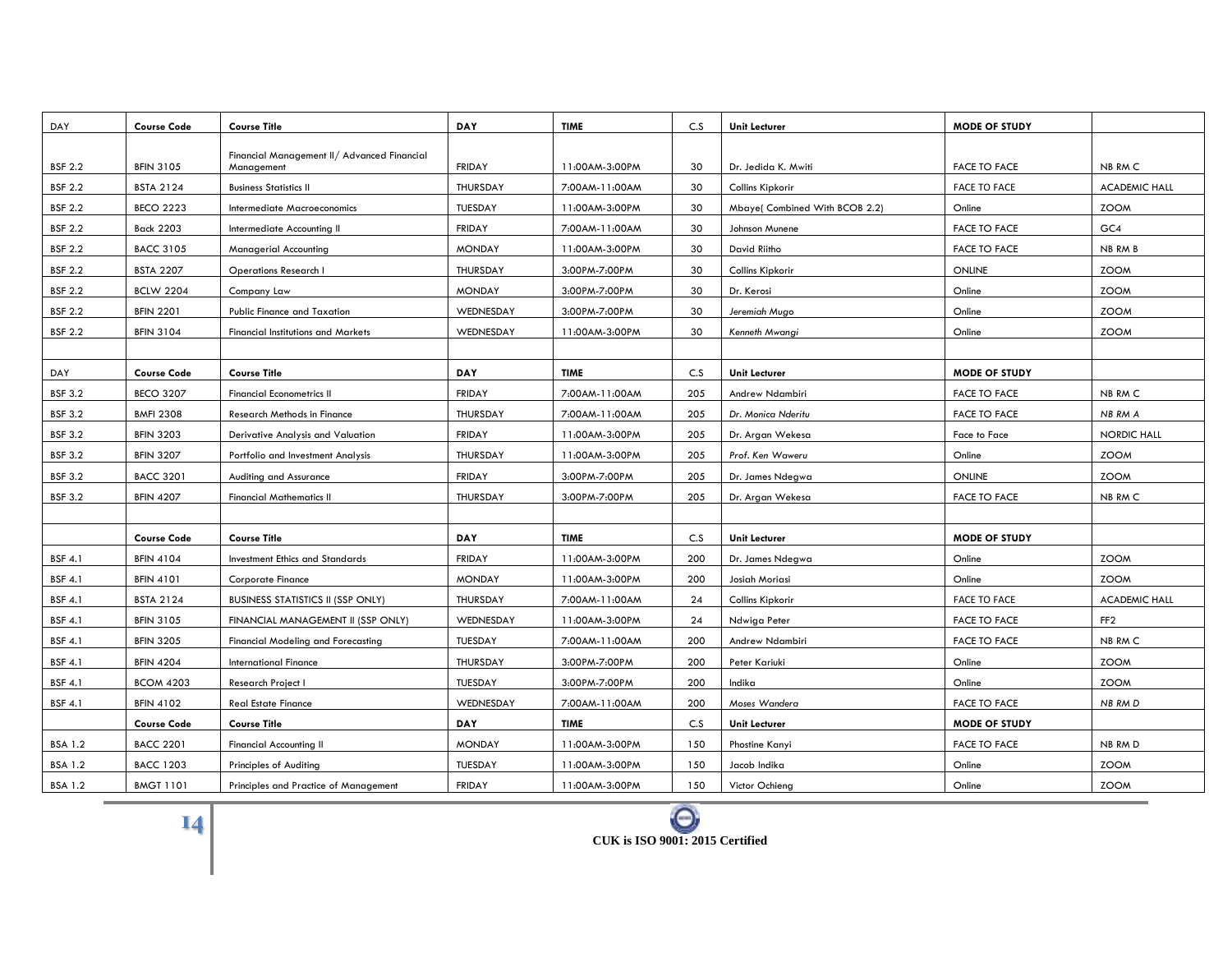| <b>BSA 1.2</b> | <b>BECO 1211</b> | Macroeconomics                                 | <b>MONDAY</b> | 7:00AM-11:00AM | 150 | Mbaye                  | Online               | <b>ZOOM</b>        |
|----------------|------------------|------------------------------------------------|---------------|----------------|-----|------------------------|----------------------|--------------------|
| <b>BSA 1.2</b> | <b>BENT 4212</b> | Entrepreneurship Skills                        | THURSDAY      | 3:00PM-7:00PM  | 150 | Felista Maina          | Online               | <b>ZOOM</b>        |
| <b>BSA 1.2</b> | <b>BMAT 1207</b> | Management Mathematics II                      | <b>FRIDAY</b> | 7:00AM-11:00AM | 150 | Simion Nyakora         | <b>FACE TO FACE</b>  | NB RM A            |
| <b>BSA 1.2</b> | <b>BUCU 1103</b> | Development Studies and Ethics                 | TUESDAY       | 3:00PM-7:00PM  | 150 | <b>Balongo Caleb</b>   | Online               | <b>ZOOM</b>        |
|                |                  |                                                |               |                |     |                        |                      |                    |
| Course         | <b>Unit Code</b> | <b>Unit Name</b>                               | <b>DAY</b>    | <b>TIME</b>    | C.S | <b>Unit Lecturer</b>   | <b>MODE OF STUDY</b> |                    |
| BCCD Y1S2      | <b>BUCU 2104</b> | <b>Development Studies</b>                     | TUESDAY       | 3:00PM-7:00PM  | 25  | Teresa Ngugi           | Online               | <b>ZOOM</b>        |
| BCCD Y1S2      | <b>BUCU 1105</b> | Cooperative philosophy                         | <b>MONDAY</b> | 11:00AM-3:00PM | 25  | Victor Wambua          | Online               | <b>ZOOM</b>        |
| BCCD Y1S2      | <b>BBEC 1124</b> | Introduction to Micro economics                | TUESDAY       | 11:00AM-3:00PM | 25  | Muritu                 | <b>FACE TO FACE</b>  | FF1                |
| BCCD Y1S2      | <b>BSOC 1202</b> | Socialization process                          | WEDNESDAY     | 7:00AM-11:00AM | 25  | Dr Misati              | Online               | <b>ZOOM</b>        |
| BCCD Y1S2      | <b>BSTA 1223</b> | Statistics I                                   | WEDNESDAY     | 11:00AM-3:00PM | 25  | Ochieng Obuya          | <b>FACE TO FACE</b>  | <b>NORDIC HALL</b> |
| BCCD Y1S2      | <b>BCLW 1101</b> | <b>Business Law I</b>                          | THURSDAY      | 7:00AM-11:00AM | 25  | Trizah Maina           | Online               | <b>ZOOM</b>        |
| BCCD Y1S2      | <b>BAFS 3119</b> | <b>Financial Accounting II</b>                 | <b>FRIDAY</b> | 11:00AM-3:00PM | 25  | Dr. Justus Maina       | <b>FACE TO FACE</b>  | GC <sub>2</sub>    |
|                |                  |                                                |               |                |     |                        |                      |                    |
| Course         | <b>Unit Code</b> | <b>Unit Name</b>                               | <b>DAY</b>    | <b>TIME</b>    | C.S | <b>Unit Lecturer</b>   | <b>MODE OF STUDY</b> |                    |
| BCCD Y3S2      | <b>BRES 3201</b> | Research Methodology                           | THURSDAY      | 11:00AM-3:00PM | 38  | Prof.Oboka             | Online               | <b>ZOOM</b>        |
| BCCD Y3S2      | <b>BHRM 1101</b> | Human Resources management                     | THURSDAY      | 7:00AM-11:00AM | 38  | Dr. Ngero              | Online               | <b>ZOOM</b>        |
| BCCD Y3S2      | <b>BCOB 2113</b> | Management of SACCOs                           | <b>MONDAY</b> | 3:00PM-7:00PM  | 38  | Mr. Mburu Zacharia     | Online               | <b>ZOOM</b>        |
| BCCD Y3S2      | <b>BCLW 2203</b> | Cooperative law II                             | <b>MONDAY</b> | 11:00AM-3:00PM | 38  | Margaret Osure         | Online               | <b>ZOOM</b>        |
| BCCD Y3S2      | <b>BDEV 3209</b> | Sustainable development                        | TUESDAY       | 11:00AM-3:00PM | 38  | Dr. Obadia Okinda      | Online               | <b>ZOOM</b>        |
| BCCD Y3S2      | <b>BSWE 3103</b> | Social policy & Administration                 | TUESDAY       | 3:00PM-7:00PM  | 38  | Dr. Musili             | Online               | <b>ZOOM</b>        |
|                |                  |                                                |               |                |     |                        |                      |                    |
| Course         | <b>Unit Code</b> | <b>Unit Name</b>                               | <b>DAY</b>    | <b>TIME</b>    | C.S | <b>Unit Lecturer</b>   | <b>MODE OF STUDY</b> |                    |
| BCCD Y4S1      | <b>BENT 2409</b> | Entrepreneurship Skills                        | THURSDAY      | 11:00AM-3:00PM | 68  | Felista Maina          | Online               | <b>ZOOM</b>        |
| BCCD Y4S1      | <b>BCOB 2115</b> | Technology & Innovation in Cooperatives        | TUESDAY       | 7:00AM-11:00AM | 68  | Mosongo                | Online               | <b>ZOOM</b>        |
| BCCD Y4S1      | <b>BDEV 2210</b> | Gender & Development                           | TUESDAY       | 11:00AM-3:00PM | 68  | Dr. Musili             | Online               | <b>ZOOM</b>        |
| BCCD Y4S1      | <b>BCRP 4101</b> | Research Project I                             | WEDNESDAY     | 3:00PM-7:00PM  | 68  | Assigned Supervisor(S) | <b>FACE TO FACE</b>  | GC <sub>3</sub>    |
| BCCD Y4S1      | <b>BCIT 1207</b> | Information systems management                 | <b>FRIDAY</b> | 11:00AM-3:00PM | 68  | Peter Wairigu          | <b>FACE TO FACE</b>  | FF3                |
| BCCD Y4S1      | <b>BCOB 4208</b> | Cooperatives development policies and Analysis | WEDNESDAY     | 11:00AM-3:00PM | 68  | Mwangeka               | Face to Face         | FF3                |
| BCCD Y4S1      | <b>BMGT 2207</b> | Leadership & Change management                 | <b>FRIDAY</b> | 3:00PM-7:00PM  | 68  | Victor Ochieng         | Online               | <b>ZOOM</b>        |
|                |                  |                                                |               |                |     |                        |                      |                    |
| Course         | Unit Code        | <b>Unit Name</b>                               | <b>DAY</b>    | <b>TIME</b>    | C.S | <b>Unit Lecturer</b>   | <b>MODE OF STUDY</b> |                    |
| BDRMY1S2       | <b>BUCU 1104</b> | Cooperative Philosophy                         | <b>MONDAY</b> | 7:00AM-11:00AM | 110 | Kamamia                | Online               | <b>ZOOM</b>        |

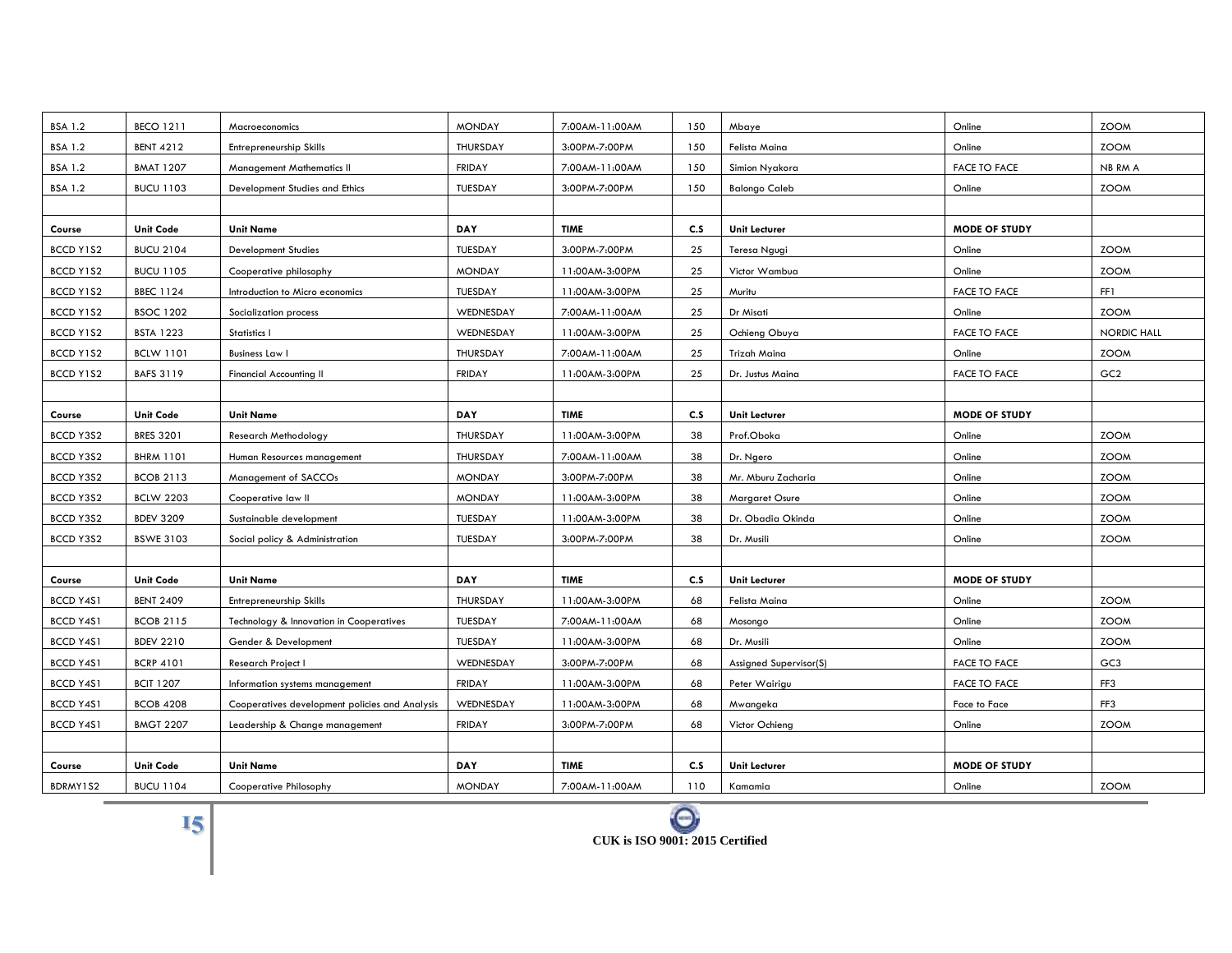| BDRMY1S2 | <b>BECO 1202</b> | Fundamentals of Macro economics                         | TUESDAY       | 11:00AM-3:00PM | 110 | Ongeso                            | <b>FACE TO FACE</b>  | NB RM D     |
|----------|------------------|---------------------------------------------------------|---------------|----------------|-----|-----------------------------------|----------------------|-------------|
| BDRMY1S2 | <b>BENV 1201</b> | Principles of Conservation & resource use               | WEDNESDAY     | 11:00AM-3:00PM | 110 | Elmah Odhiambo                    | Online               | <b>ZOOM</b> |
| BDRMY1S2 | <b>BDRM 1202</b> | Fundamentals of Disaster risk reduction                 | <b>MONDAY</b> | 11:00AM-3:00PM | 110 | Dr. Kingori                       | Online               | <b>ZOOM</b> |
| BDRMY1S2 | <b>BENV 1202</b> | Human & Physical Geography                              | THURSDAY      | 7:00AM-11:00AM | 110 | Githiora, V                       | Online               | <b>ZOOM</b> |
| BDRMY1S2 | <b>BDEV 1103</b> | introduction to development Studies                     | WEDNESDAY     | 7:00AM-11:00AM | 110 | Dr. Obadia Okinda                 | Online               | <b>ZOOM</b> |
| BDRMY1S2 | <b>BENV 1203</b> | <b>Environmental Biology</b>                            | THURSDAY      | 3:00PM-7:00PM  | 110 | Githiora, V                       | Online               | <b>ZOOM</b> |
|          |                  |                                                         |               |                |     |                                   |                      |             |
| Course   | <b>Unit Code</b> | <b>Unit Name</b>                                        | DAY           | <b>TIME</b>    | c.s | <b>Unit Lecturer</b>              | <b>MODE OF STUDY</b> |             |
| BDRMY3S2 | <b>BENV 3211</b> | Climate Change vulnerability and adaptation             | THURSDAY      | 7:00AM-11:00AM | 27  | Dr. Kalele, D                     | Online               | <b>ZOOM</b> |
| BDRMY3S2 | <b>BDRM 3208</b> | Community based disaster risk reduction                 | <b>MONDAY</b> | 7:00AM-11:00AM | 27  | Dr. Kingori                       | Online               | <b>ZOOM</b> |
| BDRMY3S2 | <b>BSTA 2101</b> | Statistics for social sciences                          | <b>FRIDAY</b> | 11:00AM-3:00PM | 27  | T.B.A                             | Online               | <b>ZOOM</b> |
| BDRMY3S2 | <b>BDRM 3209</b> | <b>Disaster Management logistics</b>                    | <b>MONDAY</b> | 11:00AM-3:00PM | 27  | Dr Evans Gacheru                  | Online               | <b>ZOOM</b> |
| BDRMY3S2 | <b>BENV 3212</b> | Ecosystem management and conservation                   | WEDNESDAY     | 7:00AM-11:00AM | 27  | Elmah Odhiambo                    | Online               | <b>ZOOM</b> |
| BDRMY3S2 | <b>BENV 3213</b> | Environmental technology for sustainable<br>development | WEDNESDAY     | 11:00AM-3:00PM | 27  | Dr. Othoo                         | Online               | <b>ZOOM</b> |
| BDRMY3S2 | <b>BRES 3201</b> | Research methods                                        | THURSDAY      | 11:00AM-3:00PM | 27  | Prof.Oboka                        | Online               | <b>ZOOM</b> |
|          |                  |                                                         |               |                |     |                                   |                      |             |
|          |                  |                                                         |               |                |     |                                   |                      |             |
| Course   | <b>Unit Code</b> | <b>Unit Name</b>                                        | DAY           | <b>TIME</b>    | C.S | <b>Unit Lecturer</b>              | <b>MODE OF STUDY</b> |             |
| BDRMY4S1 | <b>BENV 4114</b> | Environmental law & Policy                              | TUESDAY       | 11:00AM-3:00PM | 20  | <b>Benson Nyankone</b>            | Online               | <b>ZOOM</b> |
| BDRMY4S1 | <b>BDRM 4110</b> | Post disaster rehabilitation & Recovery                 | <b>MONDAY</b> | 7:00AM-11:00AM | 20  | Dr. Evans Gacheru                 | Online               | <b>ZOOM</b> |
| BDRMY4S1 | <b>BDRM 4111</b> | Disaster preparedness & Planning                        | TUESDAY       | 7:00AM-11:00AM | 20  | Dr. Kingori                       | Online               | <b>ZOOM</b> |
| BDRMY4S1 | <b>BENV 4116</b> | Hazardous material and waste management                 | WEDNESDAY     | 7:00AM-11:00AM | 20  | Dr. Othoo                         | Online               | <b>ZOOM</b> |
| BDRMY4S1 | <b>BDRM 4112</b> | Urban disaster planning                                 | THURSDAY      | 11:00AM-3:00PM | 20  | Dr Gikungu                        | Online               | <b>ZOOM</b> |
| BDRMY4S1 | <b>BENV 4115</b> | Globalization & Sustainable development                 | WEDNESDAY     | 11:00AM-3:00PM | 20  | Dr. Obadia Okinda                 | Online               | <b>ZOOM</b> |
| BDRMY4S1 | <b>BCRP 4101</b> | Research Project I                                      | THURSDAY      | 3:00PM-7:00PM  | 20  | Prof.Oboka (10); Dr. Kingori (10) | <b>BLENDED</b>       | NB RM B     |
|          |                  |                                                         |               |                |     |                                   |                      |             |
| Course   | <b>Unit Code</b> | <b>Unit Name</b>                                        | DAY           | <b>TIME</b>    | c.s | <b>Unit Lecturer</b>              | <b>MODE OF STUDY</b> |             |
| BCD Y1S2 | <b>BSOC 1206</b> | Introduction to Anthropology                            | <b>FRIDAY</b> | 11:00AM-3:00PM | 110 | Dr Thamari                        | Online               | <b>ZOOM</b> |
| BCD Y1S2 | <b>BSOC 1207</b> | Human lifespan Development                              | THURSDAY      | 11:00AM-3:00PM | 110 | G. Nyangena                       | Online               | <b>ZOOM</b> |
| BCD Y1S2 | <b>BCOD 1203</b> | Agriculture & food security in kenya                    | THURSDAY      | 7:00AM-11:00AM | 110 | Dr Ann Mwangi                     | Online               | <b>ZOOM</b> |
| BCD Y1S2 | <b>BCOD 1207</b> | Self-help organizations                                 | <b>MONDAY</b> | 7:00AM-11:00AM | 110 | Mburu M. Zachariah                | Online               | <b>ZOOM</b> |
| BCD Y1S2 | <b>BCOD 1208</b> | Models of Community development Practice                | TUESDAY       | 11:00AM-3:00PM | 110 | Nyambeki                          | Online               | <b>ZOOM</b> |
| BCD Y1S2 | <b>BECO 1208</b> | <b>Fundamentals of Economics</b>                        | TUESDAY       | 3:00PM-7:00PM  | 110 | Muritu                            | <b>FACE TO FACE</b>  | NB RM D     |



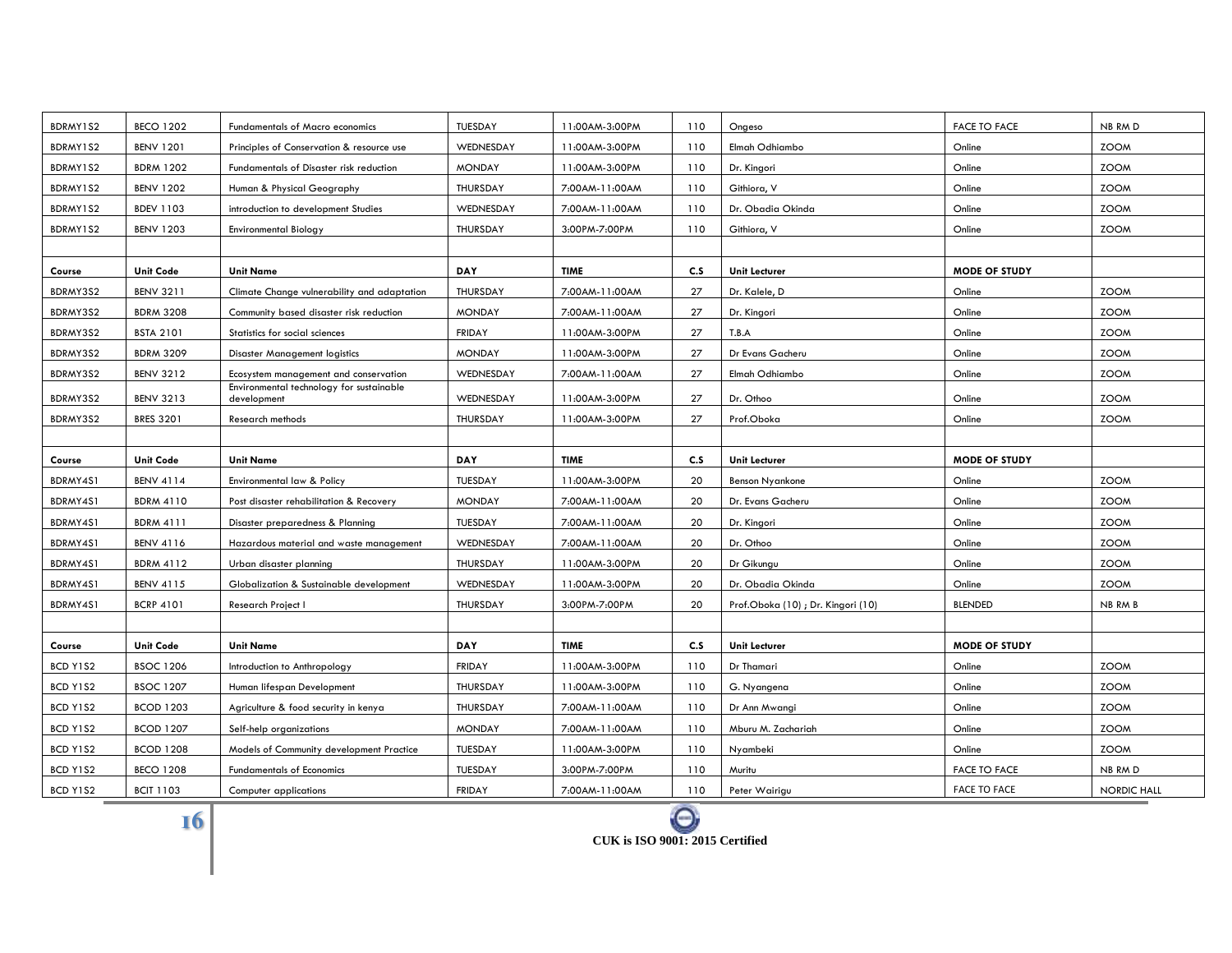| Course           | Unit Code        | <b>Unit Name</b>                                    | <b>DAY</b>    | <b>TIME</b>    | C.S | <b>Unit Lecturer</b>                                       | <b>MODE OF STUDY</b> |                      |
|------------------|------------------|-----------------------------------------------------|---------------|----------------|-----|------------------------------------------------------------|----------------------|----------------------|
| BCD Y3S2         | <b>BSOC 3211</b> | Collective behaviour and social movements           | WEDNESDAY     | 11:00AM-3:00PM | 24  | Dr Misati                                                  | Online               | <b>ZOOM</b>          |
| BCD Y3S2         | <b>BENT 4207</b> | Project design & Management                         | <b>FRIDAY</b> | 7:00AM-11:00AM | 24  | Dr. Odollo Lawrence                                        | Online               | <b>ZOOM</b>          |
| BCD Y3S2         | <b>BOCD 3203</b> | Urbanization processes in developed countries       | <b>FRIDAY</b> | 11:00AM-3:00PM | 24  | T.B.A                                                      | Online               | <b>ZOOM</b>          |
| BCD Y3S2         | <b>BCOD 3202</b> | Sustainable Community Development strategies        | WEDNESDAY     | 7:00AM-11:00AM | 24  | Dr. Wambu                                                  | Online               | <b>ZOOM</b>          |
| BCD Y3S2         | <b>BRES 3202</b> | Social Research methods                             | TUESDAY       | 11:00AM-3:00PM | 24  | James Njuguna                                              | Online               | <b>ZOOM</b>          |
| BCD Y3S2         | <b>BCOD 3221</b> | Development & Welfare agencies                      | TUESDAY       | 7:00AM-11:00AM | 24  | Dr. Obadia Okinda                                          | Online               | <b>ZOOM</b>          |
| BCD Y3S2         | <b>BSOC 3213</b> | Emerging issues of ageing in developed<br>Countries | THURSDAY      | 11:00AM-3:00PM | 24  | Jasper Nyaura                                              | Online               | <b>ZOOM</b>          |
|                  |                  |                                                     |               |                |     |                                                            |                      |                      |
| Course           | <b>Unit Code</b> | <b>Unit Name</b>                                    | DAY           | <b>TIME</b>    | C.S | <b>Unit Lecturer</b>                                       | <b>MODE OF STUDY</b> |                      |
| BCD Y4S1         | <b>BCOD 4115</b> | Community Leadership and Philanthropy               | WEDNESDAY     | 11:00AM-3:00PM | 11  | Dr. Wambu                                                  | Online               | <b>ZOOM</b>          |
| BCD Y4S1         | <b>BENT 2406</b> | PROJECT MONITORING AND EVALUATION                   | <b>FRIDAY</b> | 11:00AM-3:00PM | 11  | Dr.Odollo Lawrence                                         | Online               | <b>ZOOM</b>          |
| BCD Y4S1         | <b>BCOD 4116</b> | Resource mobilization for Community projects        | TUESDAY       | 7:00AM-11:00AM | 11  | Nyambeki                                                   | Online               | <b>ZOOM</b>          |
| BCD Y4S1         | <b>BCOD 4117</b> | Assets and Resources for Development                | <b>MONDAY</b> | 11:00AM-3:00PM | 11  | Mburu M. Zachariah                                         | Online               | <b>ZOOM</b>          |
| BCD Y4S1         | <b>BCRP 4101</b> | Research project I                                  | THURSDAY      | 3:00PM-7:00PM  | 11  | Prof Prof.Oboka (3); Dr. Kingori (3); Phinous<br>Okoth (5) | Online               | <b>ZOOM</b>          |
| BCD Y4S1         | <b>BPSY 4106</b> | Attitudes and behaviour change                      | THURSDAY      | 11:00AM-3:00PM | 11  | Salome Gachina                                             | Online               | <b>ZOOM</b>          |
| BCD Y4S1         | <b>BDRM 3208</b> | Community based disaster Risk reduction             | <b>MONDAY</b> | 7:00AM-11:00AM | 11  | Dr. Kingori                                                | Online               | <b>ZOOM</b>          |
|                  |                  |                                                     |               |                |     |                                                            |                      |                      |
| Course           | <b>Unit Code</b> | <b>Unit Name</b>                                    | <b>DAY</b>    | <b>TIME</b>    | C.S | <b>Unit Lecturer</b>                                       | <b>MODE OF STUDY</b> |                      |
| BCD Y1S2         | <b>BENV 1224</b> | Environment chemistry                               | TUESDAY       | 7:00AM-11:00AM | 16  | T.B.A                                                      | Face to Face         | GC4                  |
| BCD Y1S2         | <b>BENV 1225</b> | <b>Environmental pollution Science</b>              | TUESDAY       | 11:00AM-3:00PM | 16  | T.B.A                                                      | <b>BLENDED</b>       | GC4                  |
| BCD Y1S2         | <b>BENV 1226</b> | <b>Environmental health and Safety</b>              | WEDNESDAY     | 7:00AM-11:00AM | 16  | T.B.A                                                      | <b>BLENDED</b>       | GC4                  |
| BCD Y1S2         | <b>BENV 1227</b> | Environmental physics                               | WEDNESDAY     | 11:00AM-3:00PM | 16  | T.B.A                                                      | <b>BLENDED</b>       | GC4                  |
| BCD Y1S2         | <b>BENV 1228</b> | <b>Environmental Earth Science</b>                  | <b>FRIDAY</b> | 7:00AM-11:00AM | 16  | T.B.A                                                      | <b>BLENDED</b>       | GC4                  |
| BCD Y1S2         | <b>BENV 1229</b> | Atmospheric science & Technology                    | <b>FRIDAY</b> | 11:00AM-3:00PM | 16  | T.B.A                                                      | <b>BLENDED</b>       | GC4                  |
| BCD Y1S2         | <b>BENV 1230</b> | Renewable and non-renewable resources               | THURSDAY      | 11:00AM-3:00PM | 16  | T.B.A                                                      | <b>BLENDED</b>       | GC4                  |
|                  |                  |                                                     |               |                |     |                                                            |                      |                      |
| Course           | <b>Unit Code</b> | <b>Unit Name</b>                                    | <b>DAY</b>    | <b>TIME</b>    | C.S | <b>Unit Lecturer</b>                                       | <b>MODE OF STUDY</b> |                      |
| <b>BCOB Y1S2</b> | <b>BACC-2201</b> | Introduction to Accounting II                       | THURSDAY      | 11:00AM-3:00PM | 48  | Ndwiga Peter                                               | <b>FACE TO FACE</b>  | FF3                  |
| BCOB Y1S2        | BHRM-2124        | Human Resource Management                           | THURSDAY      | 7:00AM-11:00AM | 48  | Dr. Ngero Combine With Bccd/Babm                           | ONLINE               | <b>ZOOM</b>          |
| <b>BCOB Y1S2</b> | <b>BSTA-1224</b> | <b>Business Statistics</b>                          | TUESDAY       | 7:00AM-11:00AM | 48  | Kamina Kavyu                                               | <b>FACE TO FACE</b>  | <b>ACADEMIC HALL</b> |
| <b>BCOB Y1S2</b> | <b>BCOB-1101</b> | Co-operative Management                             | WEDNESDAY     | 11:00AM-3:00PM | 48  | Kirianki M'imanyara                                        | Online               | <b>ZOOM</b>          |

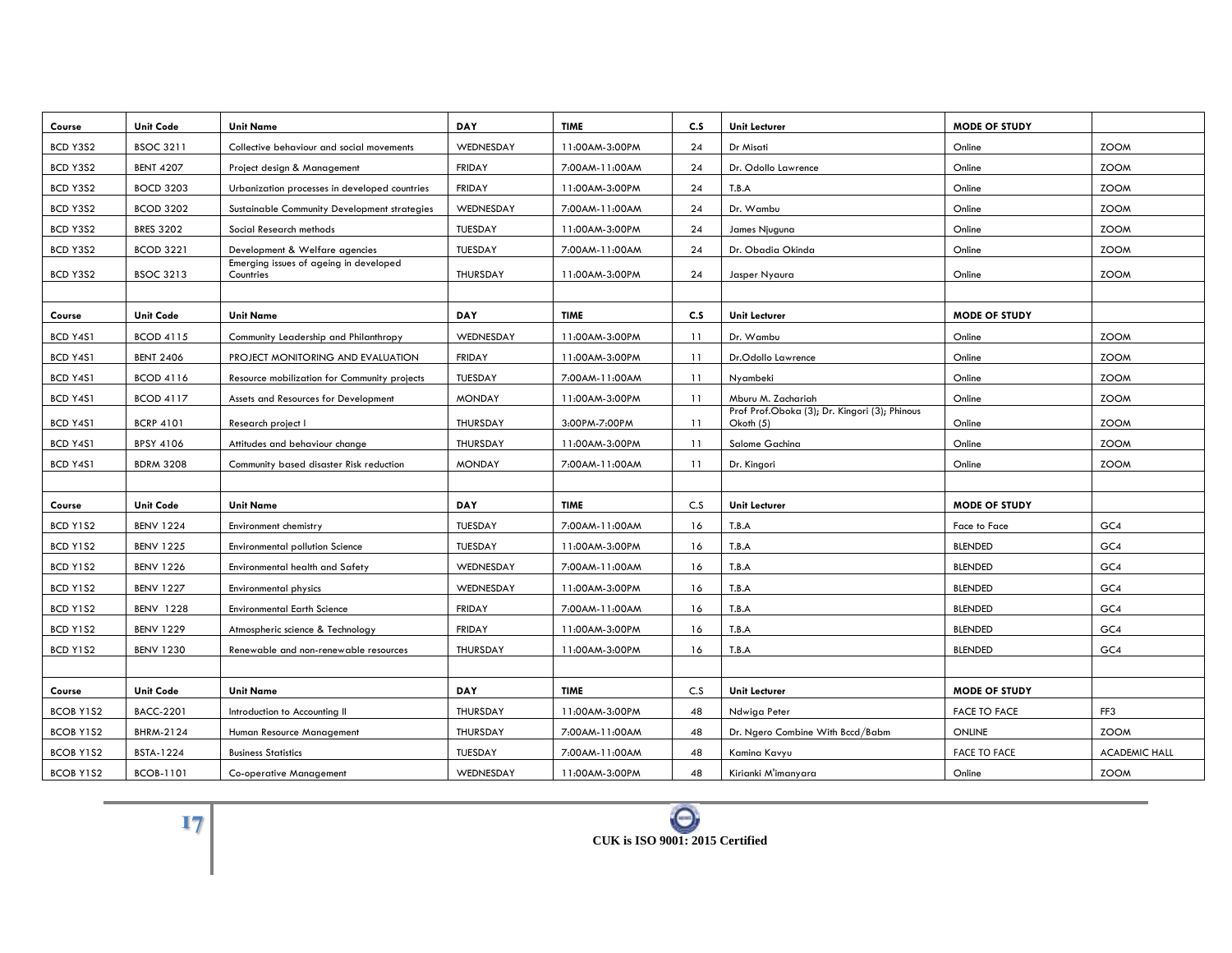| BCOB Y1S2        | BECO-1211         | Introduction to Macro-Economics                 | THURSDAY      | 3:00PM-7:00PM  | 48  | Muritu                     | Online               | <b>ZOOM</b>     |
|------------------|-------------------|-------------------------------------------------|---------------|----------------|-----|----------------------------|----------------------|-----------------|
| BCOB Y1S2        | BCLW-1202         | General Co-operative Law 1                      | <b>MONDAY</b> | 11:00AM-3:00PM | 48  | Kirianki M'imanyara        | Online               | <b>ZOOM</b>     |
| BCOB Y1S2        | <b>BCOB-1202</b>  | Introduction to Co-operative Accounting 1       | WEDNESDAY     | 7:00AM-11:00AM | 48  | Mburu M. Zachariah         | Online               | <b>ZOOM</b>     |
| BCOB Y1S2        | <b>BMKT-1101</b>  | <b>Principles of Marketing</b>                  | TUESDAY       | 11:00AM-3:00PM | 48  | Kamamia                    | Online               | <b>ZOOM</b>     |
|                  |                   |                                                 |               |                |     |                            |                      |                 |
| Course           | <b>Unit Code</b>  | <b>Unit Name</b>                                | DAY           | <b>TIME</b>    | C.S | <b>Unit Lecturer</b>       | <b>MODE OF STUDY</b> |                 |
| <b>BCOB Y2S1</b> | <b>HCOB 2102</b>  | Principles of Banking                           |               |                | 15  | T.B.A                      | Online               | <b>ZOOM</b>     |
| <b>BCOB Y2S1</b> | <b>HCOB 2113</b>  | Cost Accounting                                 | TUESDAY       | 11:00AM-3:00PM | 15  | David Magaki               | <b>FACE TO FACE</b>  | FF4             |
| <b>BCOB Y2S1</b> | <b>HCOB 2201</b>  | Management Mathematics II                       |               |                | 15  | T.B.A                      | <b>FACE TO FACE</b>  |                 |
| <b>BCOB Y2S1</b> | <b>HCOB 2203</b>  | Intermediate Accounting 1                       | WEDNESDAY     | 11:00AM-3:00PM | 15  | Irene Mogere               | <b>FACE TO FACE</b>  | GC4             |
| <b>BCOB Y2S1</b> | <b>HCOB 2204</b>  | <b>Business Statistics II</b>                   |               |                | 15  | T.B.A                      | <b>FACE TO FACE</b>  |                 |
| <b>BCOB Y2S1</b> | <b>HCOB 2205</b>  | <b>Computer Application to Co-operatives</b>    |               |                | 15  | T.B.A                      | <b>FACE TO FACE</b>  |                 |
| <b>BCOB Y2S1</b> | <b>HCOB 2206</b>  | Intermediate Micro-Economics                    |               |                | 15  | T.B.A                      | Online               | <b>ZOOM</b>     |
| <b>BCOB Y2S1</b> | HRD 2102          | <b>Development Studies</b>                      | <b>MONDAY</b> | 11:00AM-3:00PM | 15  | <b>Balongo Caleb</b>       | Online               | <b>ZOOM</b>     |
|                  |                   |                                                 |               |                |     |                            |                      |                 |
| Course           | <b>Unit Code</b>  | <b>Unit Name</b>                                | <b>DAY</b>    | <b>TIME</b>    | C.S | <b>Unit Lecturer</b>       | <b>MODE OF STUDY</b> |                 |
| <b>BCOB Y2S2</b> | <b>BCLW -2203</b> | <b>Business Law II</b>                          | THURSDAY      | 11:00AM-3:00PM | 29  | Trizah Maina               | Online               | <b>ZOOM</b>     |
| <b>BCOB Y2S2</b> | <b>BCLW -2204</b> | Company Law                                     | <b>MONDAY</b> | 3:00PM-7:00PM  | 29  | Dr. Kerosi                 | Online               | <b>ZOOM</b>     |
| <b>BCOB Y2S2</b> | <b>BACC-2203</b>  | Intermediate Accounting II                      | WEDNESDAY     | 7:00AM-11:00AM | 29  | Irene Mogere               | <b>FACE TO FACE</b>  | FF1             |
| <b>BCOB Y2S2</b> | <b>BCOB-2114</b>  | <b>Networking Strategies</b>                    | <b>FRIDAY</b> | 7:00AM-11:00AM | 29  | Victor Ochieng             | Online               | <b>ZOOM</b>     |
| <b>BCOB Y2S2</b> | <b>BECO-2223</b>  | Intermediate Macro-economics                    | TUESDAY       | 11:00AM-3:00PM | 29  | Mbaye Combine With BSF 2.2 | Online               | <b>ZOOM</b>     |
| <b>BCOB Y2S2</b> | <b>BCOB-2202</b>  | Principles and Practice of Co-operative Banking | <b>MONDAY</b> | 11:00AM-3:00PM | 29  | Monicah Chepkirui          | Online               | <b>ZOOM</b>     |
| <b>BCOB Y2S2</b> | <b>BCOB-2204</b>  | Supplies Management for Co-operatives           | TUESDAY       | 7:00AM-11:00AM | 29  | Mary Mbugua                | Online               | <b>ZOOM</b>     |
| <b>BCOB Y2S2</b> | BPSY-2201         | Organisational Behaviour                        | WEDNESDAY     | 3:00PM-7:00PM  | 29  | Daina Okwisa               | Online               | <b>ZOOM</b>     |
| Course           | <b>Unit Code</b>  | <b>Unit Name</b>                                | <b>DAY</b>    | <b>TIME</b>    | C.S | <b>Unit Lecturer</b>       | <b>MODE OF STUDY</b> |                 |
| <b>BCOB 3.1</b>  | <b>BCOB 3104</b>  | Co-operative Education and Training             | THURSDAY      | 11:00AM-3:00PM | 12  | Mwangeka Richard           | Online               | <b>ZOOM</b>     |
| BCOB 3.1         | <b>BCOB 3102</b>  | Co-operative Auditing 1                         | <b>MONDAY</b> | 11:00AM-3:00PM | 12  | Wambua Victor              | Online               | <b>ZOOM</b>     |
| BCOB 3.1         | <b>BACC-2202</b>  | Introduction to Taxation                        | <b>FRIDAY</b> | 11:00AM-3:00PM | 12  | Johnson Munene             | <b>Face to Face</b>  | FF <sub>2</sub> |
| BCOB 3.1         | <b>BFIN-2202</b>  | Introduction to Financial Management            | <b>FRIDAY</b> | 7:00AM-11:00AM | 12  | Chris Jared Odondi         | Blended              | FF <sub>2</sub> |
| BCOB 3.1         | <b>BFIN-3204</b>  | Financial Management in Public Sector           | THURSDAY      | 11:00AM-3:00PM | 12  | Jackson Kimani             | Blended              | FF <sub>2</sub> |
| <b>BCOB 3.1</b>  | <b>BFIN-3205</b>  | Financial Modelling and Forecasting             | WEDNESDAY     | 11:00AM-3:00PM | 12  | Doris Wangare              | Blended              | FF1             |
| BCOB 3.1         | <b>BFIN-4205</b>  | Microfinance                                    | WEDNESDAY     | 3:00PM-7:00PM  | 12  | Peter Ndwiga               | Online               | <b>ZOOM</b>     |
| BCOB 3.1         | BSOC-1102         | Introduction to Sociology                       | TUESDAY       | 7:00AM-11:00AM | 12  | Dr. Musili                 | Online               | <b>ZOOM</b>     |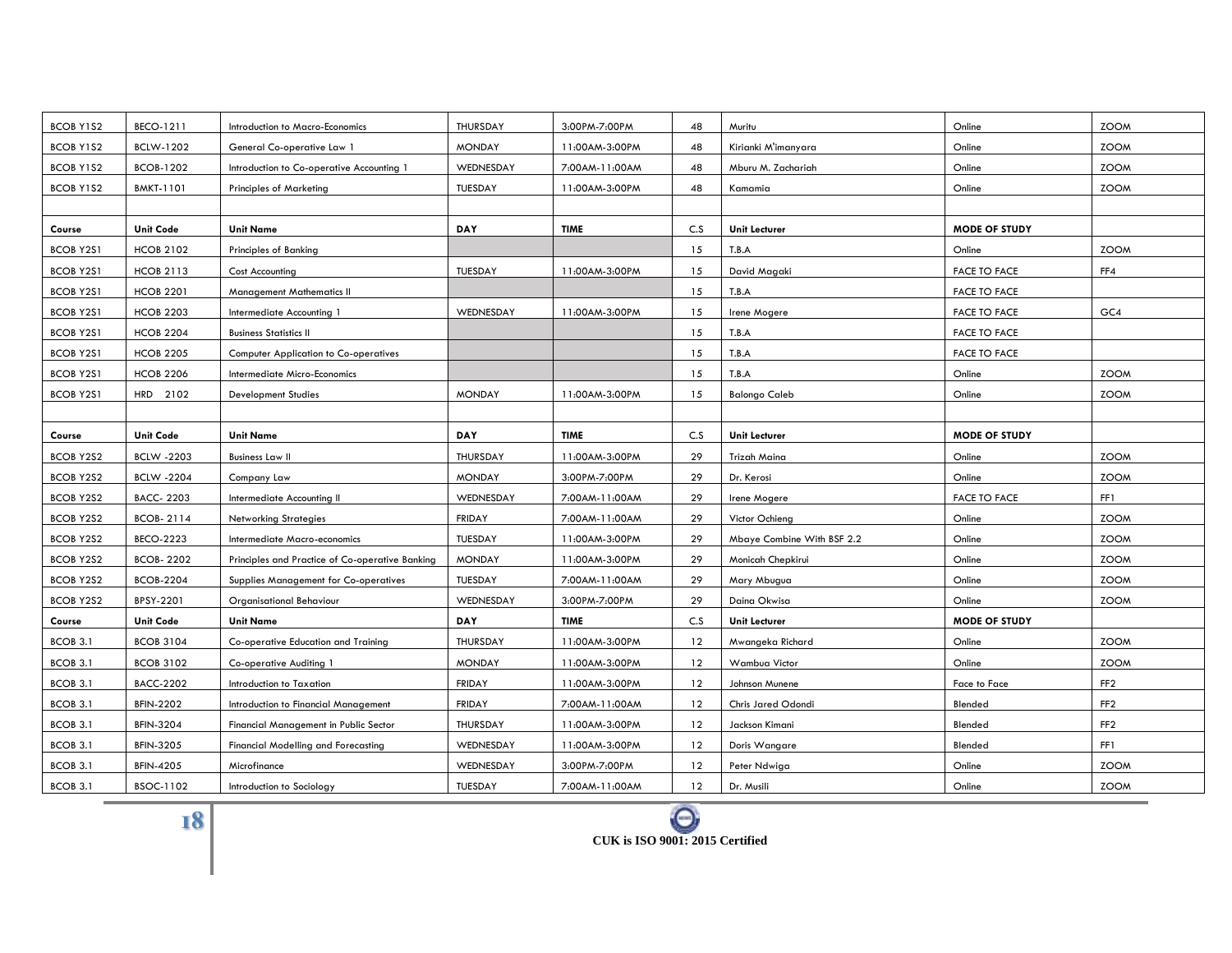| Course           | <b>Unit Code</b> | <b>Unit Name</b>                                      | <b>DAY</b>    | <b>TIME</b>    | C.S | <b>Unit Lecturer</b>  | <b>MODE OF STUDY</b> |                 |
|------------------|------------------|-------------------------------------------------------|---------------|----------------|-----|-----------------------|----------------------|-----------------|
| <b>BCOB Y3S2</b> | <b>BFIN 2202</b> | <b>Financial Management 11</b>                        | <b>FRIDAY</b> | 11:00AM-3:00PM | 78  | Dr. Jedida K. Mwiti   | Blended              | NB RM C         |
| BCOB Y3S2        | <b>BCOB-3207</b> | Co-operative Management Information Systems           | THURSDAY      | 11:00AM-3:00PM | 78  | Wachira               | Face to Face         | NB RM D         |
| <b>BCOB Y3S2</b> | <b>BCOB-3208</b> | Principles of Co-operative Insurance                  | TUESDAY       | 11:00AM-3:00PM | 78  | Mary Mbugua           | Online               | <b>ZOOM</b>     |
| BCOB Y3S2        | <b>BCOB 3102</b> | Co-operative Auditing 1                               | <b>MONDAY</b> | 11:00AM-3:00PM | 78  | Wambua Victor         | Online               | <b>ZOOM</b>     |
| <b>BCOB Y3S2</b> | <b>BMGT 1102</b> | <b>Business Policy and Strategic Planning</b>         | <b>FRIDAY</b> | 7:00AM-11:00AM | 78  | Livingstone Njoora    | Online               | <b>ZOOM</b>     |
| BCOB Y3S2        | <b>BCLW 4106</b> | <b>Constitution and Governance</b>                    | <b>MONDAY</b> | 3:00PM-7:00PM  | 78  | <b>Margaret Osure</b> | Online               | <b>ZOOM</b>     |
| Course           | <b>Unit Code</b> | <b>Unit Name</b>                                      | DAY           | <b>TIME</b>    | C.S | <b>Unit Lecturer</b>  | <b>MODE OF STUDY</b> |                 |
| <b>BCOB Y3S2</b> | <b>BFIN-3201</b> | <b>Financial Statement Analysis</b>                   | TUESDAY       | 7:00AM-11:00AM |     | Kenneth Mwangi        | Blended              | FF <sub>2</sub> |
| <b>BCOB Y3S2</b> | <b>BFIN-3204</b> | Financial Management in Public Sector                 | <b>MONDAY</b> | 7:00AM-11:00AM |     | Josiah Moriasi        | Blended              | FF <sub>2</sub> |
| <b>BCOB Y3S2</b> | <b>BFIN-3207</b> | Portfolio and Investment Analysis                     | THURSDAY      | 3:00PM-7:00PM  |     | Jackson Kimani        | Blended              | NB RM E         |
| Course           | <b>Unit Code</b> | <b>Unit Name</b>                                      | DAY           | <b>TIME</b>    | C.S | <b>Unit Lecturer</b>  | <b>MODE OF STUDY</b> |                 |
| <b>BCOB Y3S2</b> | <b>BMKT-3212</b> | <b>Sales Management</b>                               | THURSDAY      | 3:00PM-7:00PM  |     | Lyn Chief             | Online               | <b>ZOOM</b>     |
| BCOB Y3S2        | <b>BMKT-3108</b> | <b>Marketing Environment</b>                          | <b>FRIDAY</b> | 3:00PM-7:00PM  |     | Muturi Phyllis        | Online               | <b>ZOOM</b>     |
| <b>BCOB Y3S2</b> | BMKT-3111        | <b>Marketing Research</b>                             | TUESDAY       | 7:00AM-11:00AM |     | Langat Daniel         | Online               | <b>ZOOM</b>     |
|                  |                  |                                                       | <b>DAY</b>    | <b>TIME</b>    | C.S | <b>Unit Lecturer</b>  | <b>MODE OF STUDY</b> |                 |
| Course           | <b>Unit Code</b> | <b>Unit Name</b>                                      |               |                |     |                       |                      |                 |
| <b>BCOB Y3S2</b> | <b>HCOB 2324</b> | <b>Advanced Accounting 11</b>                         | <b>FRIDAY</b> | 3:00PM-7:00PM  |     | Johnson Munene        | Blended              | GC <sub>2</sub> |
| <b>BCOB Y3S2</b> | <b>HCOB-2325</b> | <b>Financial Accounting Theory</b>                    | WEDNESDAY     | 7:00AM-11:00AM |     | Kenneth Mwangi        | Blended              | FF <sub>2</sub> |
|                  |                  |                                                       |               |                |     |                       |                      |                 |
| Course           | <b>Unit Code</b> | <b>Unit Name</b>                                      | DAY           | <b>TIME</b>    | C.S | <b>Unit Lecturer</b>  | <b>MODE OF STUDY</b> |                 |
| BCOB 4.1         | <b>BCOB-3208</b> | Principles of Co-operative Insurance                  | TUESDAY       | 11:00AM-3:00PM | 70  | Mary Mbugua           | Online               | <b>ZOOM</b>     |
| BCOB 4.1         | <b>BCOB 4110</b> | International Co-operative Comparative<br>Legislation | <b>FRIDAY</b> | 11:00AM-3:00PM | 70  | Kirianki l'manyara    | Online               | <b>ZOOM</b>     |
| BCOB 4.1         | <b>BCRM-3201</b> | <b>Research Methodology</b>                           | WEDNESDAY     | 7:00AM-11:00AM | 70  | Enock Mosongo         | Online               | <b>ZOOM</b>     |
| BCOB 4.1         | <b>HCOB-2507</b> | <b>Environmental Issues in Business</b>               | WEDNESDAY     | 11:00AM-3:00PM | 70  | Dr. Lucy Ngare        | Online               | <b>ZOOM</b>     |
| BCOB 4.1         | <b>BMGT 1102</b> | <b>Business Policy and Strategic Planning</b>         | <b>FRIDAY</b> | 7:00AM-11:00AM | 70  | Livingstone Njoora    | Online               | <b>ZOOM</b>     |
| BCOB 4.1         | <b>BCOB-3207</b> | Co-operative Management Information Systems           | THURSDAY      | 11:00AM-3:00PM | 70  | Wachira               | <b>Face to Face</b>  | NB RM D         |
| Course           | <b>Unit Code</b> | <b>Unit Name</b>                                      | <b>DAY</b>    | <b>TIME</b>    | C.S | <b>Unit Lecturer</b>  | <b>MODE OF STUDY</b> |                 |
| BCOB 4.1         | <b>BFIN-4202</b> | <b>Financial Risk Management</b>                      | <b>MONDAY</b> | 11:00AM-3:00PM |     | Joseph Jamwaka        | <b>Face to Face</b>  | FF <sub>2</sub> |
| BCOB 4.1         | <b>BFIN-3202</b> | <b>Financial information System</b>                   | TUESDAY       | 7:00AM-11:00AM |     | Peter Wairigu         | <b>Face to Face</b>  | FF3             |
| BCOB 4.1         | BFIN-4201        | <b>Issues in Financial Management</b>                 | THURSDAY      | 7:00AM-11:00AM |     | Ken Okeyo             | Face to Face         | FF1             |
|                  |                  | <b>MICROFINANCE OPTION</b>                            | <b>DAY</b>    | <b>TIME</b>    | C.S | <b>Unit Lecturer</b>  | MODE OF STUDY        |                 |
| BCOB 4.1         | <b>BMFI 2201</b> | <b>Banking and Microfinance</b>                       | <b>MONDAY</b> | 11:00AM-3:00PM |     | Pauline Mulwa         | Online               | <b>ZOOM</b>     |

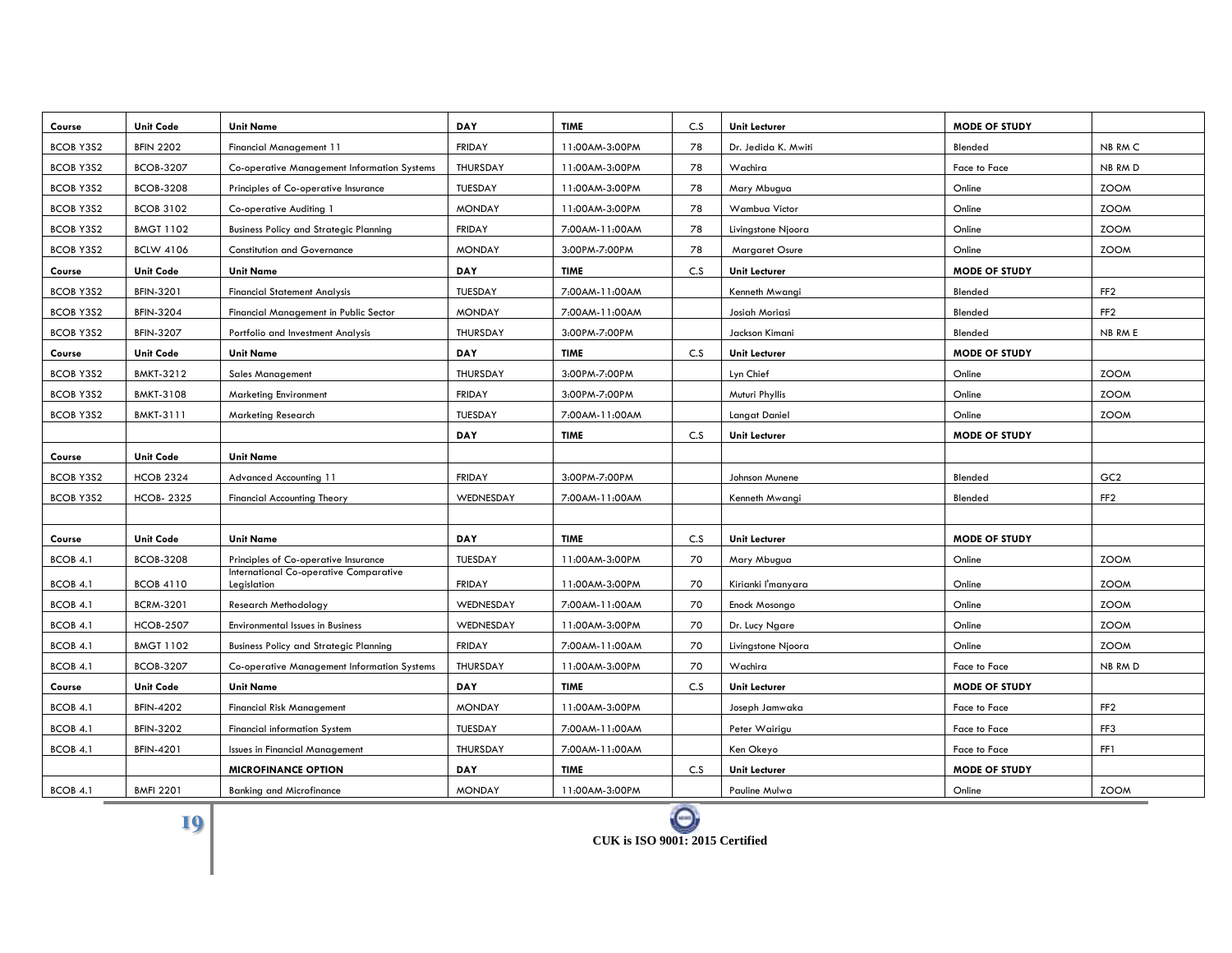| BCOB 4.1  | <b>BACC 3207</b> | Financial Reporting and Analysis for<br>Microfinance  | <b>THURSDAY</b> | 3:00PM-7:00PM  |     | Zablon Osano               | Online               | <b>ZOOM</b> |
|-----------|------------------|-------------------------------------------------------|-----------------|----------------|-----|----------------------------|----------------------|-------------|
| BCOB 4.1  | <b>BMFI 4106</b> | <b>Risk Management in Microfinance</b>                | WEDNESDAY       | 3:00PM-7:00PM  |     | Doris Wangare              | Online               | <b>ZOOM</b> |
|           |                  |                                                       |                 |                |     |                            |                      |             |
| Course    | <b>Unit Code</b> | <b>Unit Name</b>                                      | DAY             | <b>TIME</b>    | C.S | <b>Unit Lecturer</b>       | <b>MODE OF STUDY</b> |             |
| BABM-Y1S2 | BAFS-1203        | Agricultural Value Chain Development                  | THURSDAY        | 3:00PM-7:00PM  | 15  | <b>Stanley Miringu</b>     | <b>BLENDED</b>       | G10         |
| BABM-Y1S2 | BAFS-1204        | Introduction to Food Industry                         | WEDNESDAY       | 7:00AM-11:00AM | 15  | Dr. Lucy Ngare             | <b>BLENDED</b>       | G10         |
| BABM-Y1S2 | BBEC-1223        | Introduction to Macroeconomics                        | TUESDAY         | 11:00AM-3:00PM | 15  | Mbaye Combine With BSF 2.2 | Online               | <b>ZOOM</b> |
| BABM-Y1S2 | BAFS-1205        | Fundamentals of Conservation Agriculture              | <b>FRIDAY</b>   | 7:00AM-11:00AM | 15  | Dr. Castro Gichuki         | <b>BLENDED</b>       | G10         |
| BABM-Y1S2 | BAFS-1206        | <b>Organisation Behavior</b>                          | WEDNESDAY       | 3:00PM-7:00PM  | 15  | Daina Okwisa               | <b>BLENDED</b>       | G10         |
| BABM-Y1S2 | BBEC-1224        | <b>Principles of Marketing</b>                        | <b>FRIDAY</b>   | 3:00PM-7:00PM  | 15  | Dr. Castro Gichuki         | <b>BLENDED</b>       | G10         |
| BABM-Y1S2 | BAFS-1207        | Introduction to Micro-Finance                         | THURSDAY        | 7:00AM-11:00AM | 15  | Ndwiga Peter               | <b>BLENDED</b>       | G10         |
|           |                  |                                                       |                 |                |     |                            |                      |             |
| Course    | <b>Unit Code</b> | <b>Unit Name</b>                                      | <b>DAY</b>      | <b>TIME</b>    | C.S | <b>Unit Lecturer</b>       | <b>MODE OF STUDY</b> |             |
| BABM-Y3S1 | BAFS-3118        | <b>Climate Smart Agriculture</b>                      | <b>MONDAY</b>   | 11:00AM-3:00PM |     | Dr Kalele Dorcas           | <b>BLENDED</b>       | G7          |
| BABM-Y3S1 | BBEC-3121        | Human Resource Management                             | THURSDAY        | 7:00AM-11:00AM |     | Dr. Ngero                  | ONLINE               | <b>ZOOM</b> |
| BABM-Y3S1 | BAFS-3119        | <b>Financial Management in Agribusiness</b>           | THURSDAY        | 3:00PM-7:00PM  |     | Ndwiga Peter               | <b>BLENDED</b>       | G7          |
| BABM-Y3S1 | BAFS-3120        | Agricultural and Agribusiness Policies and Laws       | THURSDAY        | 11:00AM-3:00PM |     | Stanley Miringu            | <b>BLENDED</b>       | G7          |
| BABM-Y3S1 | <b>BAFS 3122</b> | <b>Agricultural Extension Services</b>                | TUESDAY         | 11:00AM-3:00PM |     | Mburu Zachariah            | <b>BLENDED</b>       | G7          |
| BABM-Y3S1 | BAFS-3121        | <b>Natural Processing Technology</b>                  | TUESDAY         | 7:00AM-11:00AM |     | Joseph Kinyanjui           | <b>BLENDED</b>       | G7          |
|           |                  |                                                       |                 |                |     |                            |                      |             |
| Course    | <b>Unit Code</b> | <b>Unit Name</b>                                      | <b>DAY</b>      | <b>TIME</b>    | C.S | <b>Unit Lecturer</b>       | <b>MODE OF STUDY</b> |             |
| BABM-Y4S2 | BAFS-4233        | Consultancy and Advisory Services for<br>Agribusiness | THURSDAY        | 11:00AM-3:00PM |     | Dr. Ann Mwangi             | <b>BLENDED</b>       | G4          |
| BABM-Y4S2 | BAFS-4234        | Agribusiness International Trade                      | WEDNESDAY       | 11:00AM-3:00PM |     | Dr. Lucy Ngare             | <b>BLENDED</b>       | G4          |
| BABM-Y4S2 | BAFS-4235        | <b>Operations Research</b>                            | <b>MONDAY</b>   | 3:00PM-7:00PM  |     | Symon Matonya              | <b>ONLINE</b>        | <b>ZOOM</b> |
| BABM-Y4S2 | <b>BAFS 4237</b> | Seminar in Agribusiness Management                    | TUESDAY         | 11:00AM-3:00PM |     | Joseph Kinyanjui           | <b>BLENDED</b>       | G4          |
| BABM-Y4S2 | BAFS-4236        | Research Project II                                   | WEDNESDAY       | 7:00AM-11:00AM |     | Stanley Miringu            | <b>BLENDED</b>       | G4          |